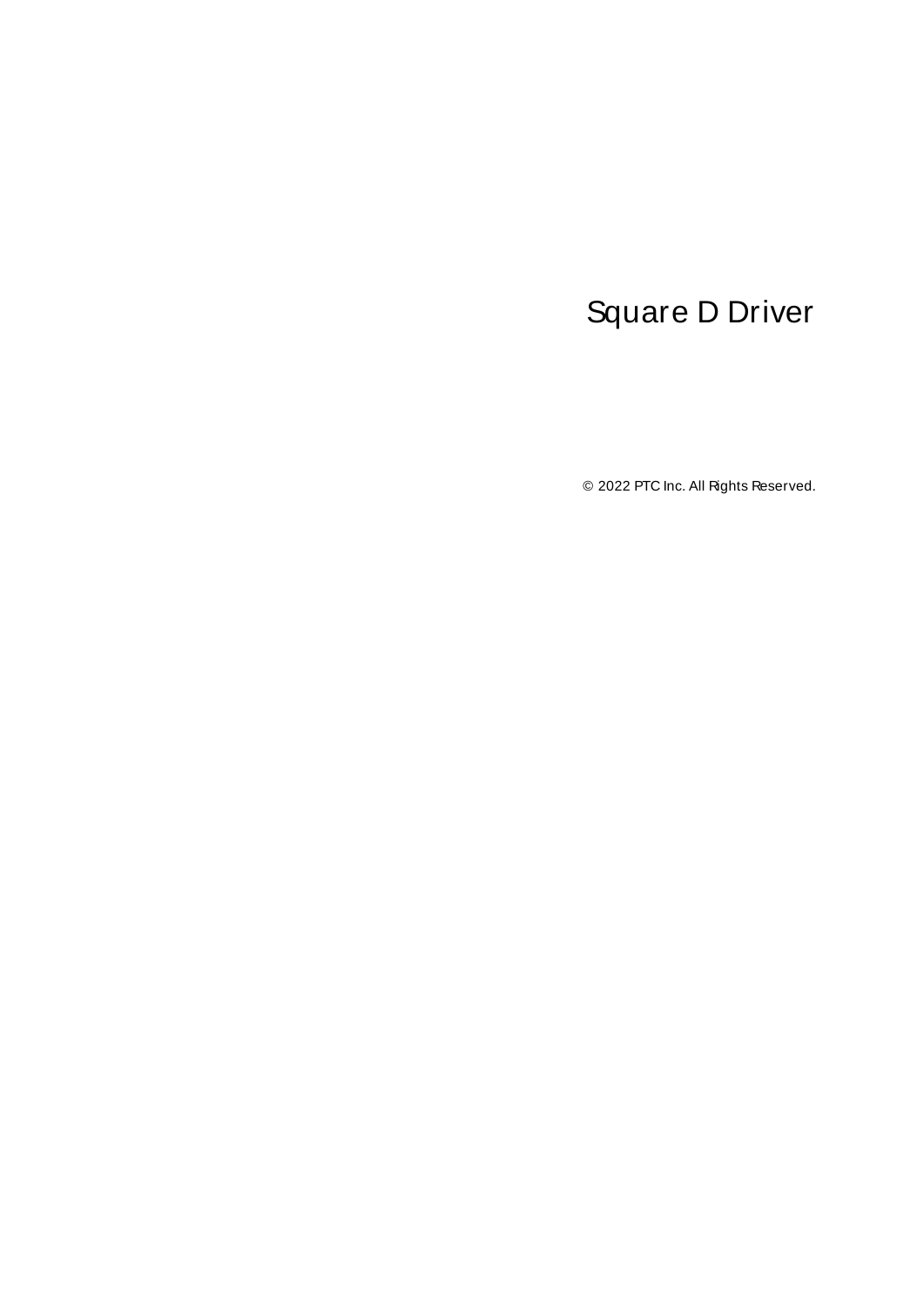# <span id="page-1-0"></span>Table of Contents

| Address' <address>' is out of range for the specified device or register  21</address>       |
|----------------------------------------------------------------------------------------------|
| Device address ' <address>' is not supported by model '<model name="">' 21</model></address> |
|                                                                                              |
|                                                                                              |
|                                                                                              |
|                                                                                              |
|                                                                                              |
|                                                                                              |
|                                                                                              |
|                                                                                              |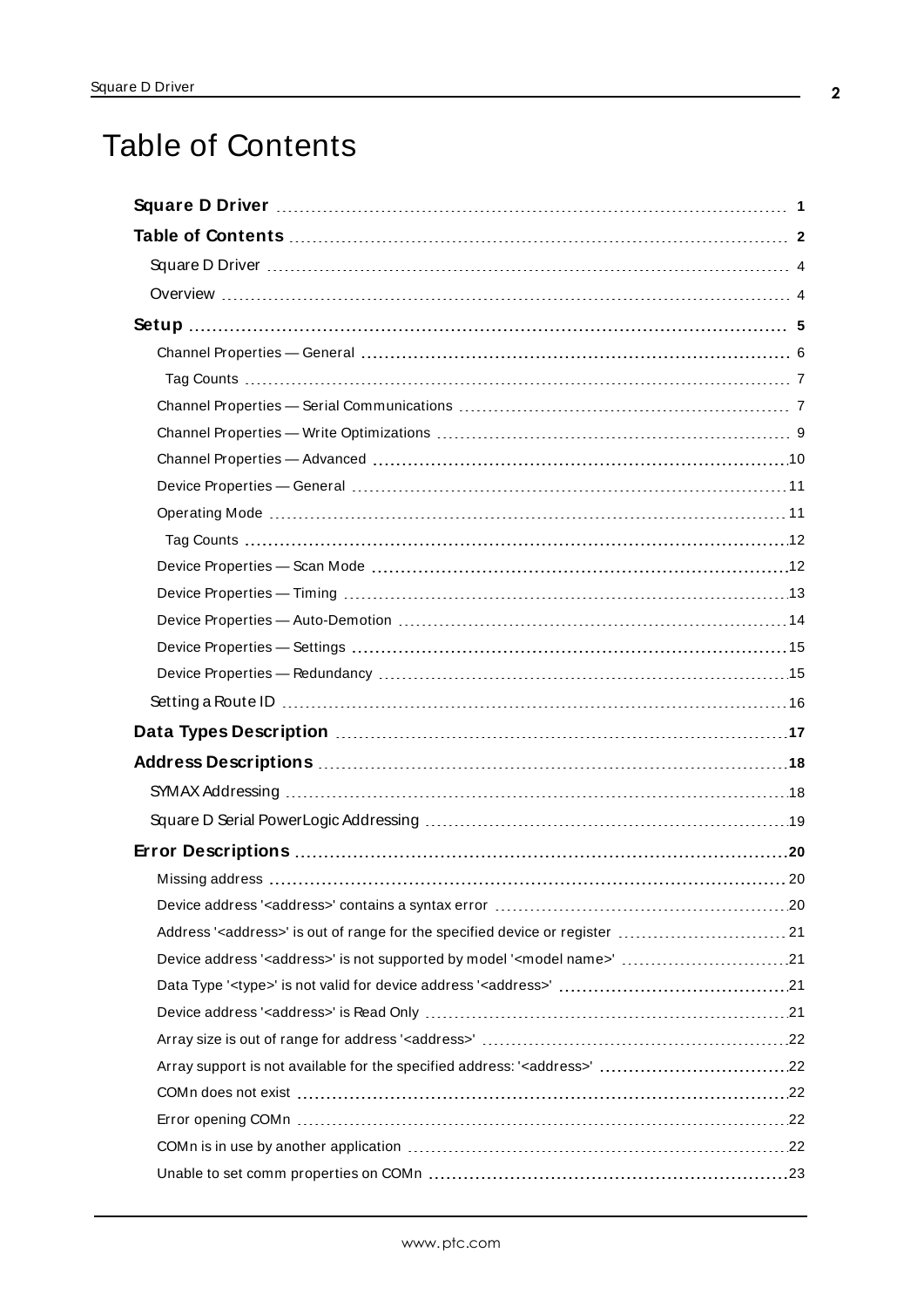| The Square D Serial device appears to be sending unsolicited messages, which the driver does<br>not support. Modify the Square D Serial device logic and restart the server 25 |  |
|--------------------------------------------------------------------------------------------------------------------------------------------------------------------------------|--|
| Bad address in block [ <start address=""> to <end address="">] on device '<device name="">' 24</device></end></start>                                                          |  |
|                                                                                                                                                                                |  |
|                                                                                                                                                                                |  |
|                                                                                                                                                                                |  |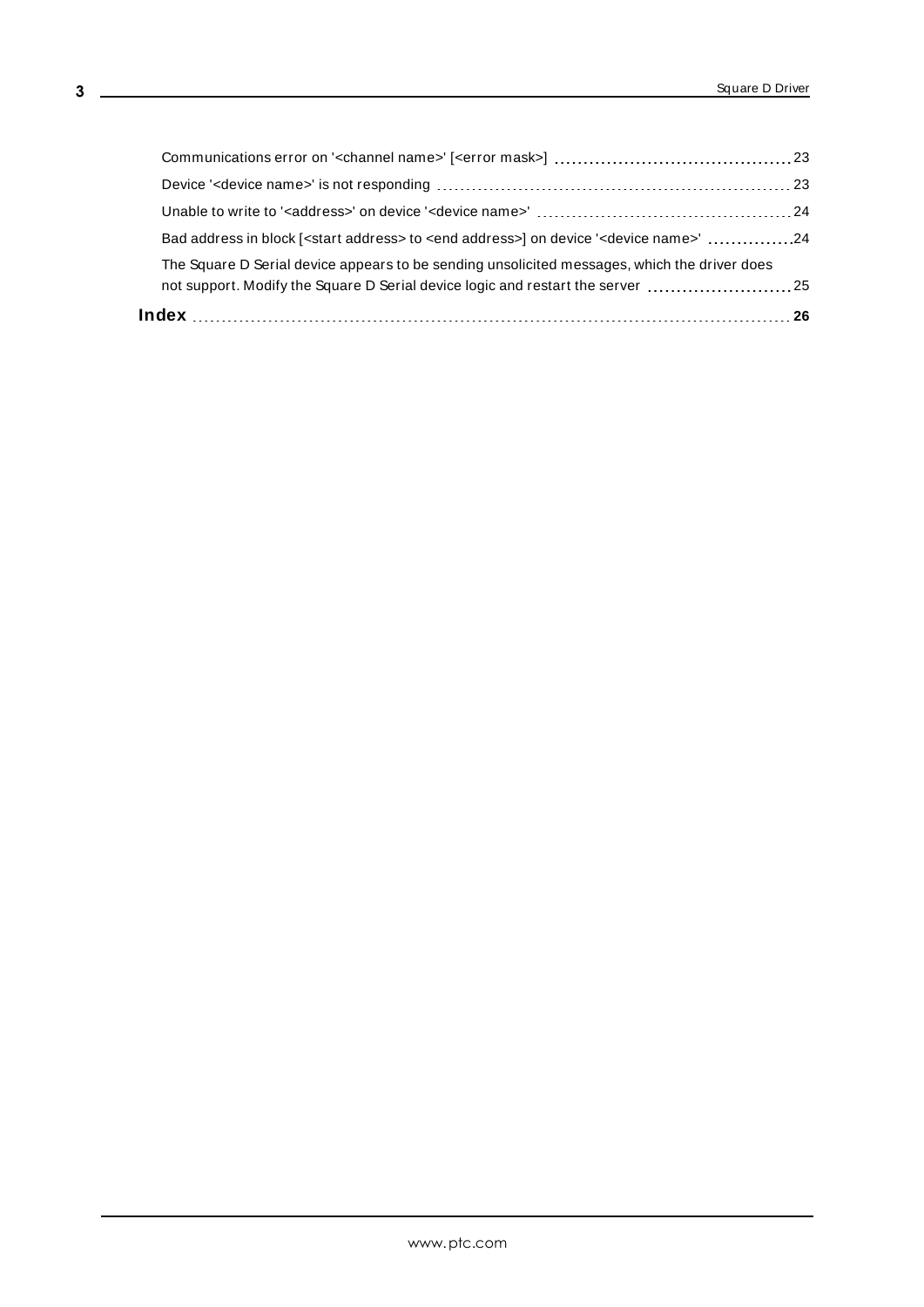# <span id="page-3-0"></span>**Square D Driver**

Help version 1.026

### **CONTENTS**

**[Overview](#page-3-1)** What is the Square D Driver?

**[Setup](#page-4-0)**

How do I configure a device for use with this driver?

### **Data Types [Description](#page-16-0)**

What data types does this driver support?

### **Address [Descriptions](#page-17-0)**

How do I address a data location on a Square D Serial device?

### **Error [Descriptions](#page-19-0)**

<span id="page-3-1"></span>What error messages does the Square D Driver produce?

# **Overview**

The Square D Driver provides a reliable way to connect Square D Serial devices to OPC client applications; including HMI, SCADA, Historian, MES, ERP, and countless custom applications. It is intended for use with Square D SY/MAXPLCs and Square D PowerLogic power line monitors.

**Note:** This driver does not support unsolicited messages received from the Square D Serial programmable controller.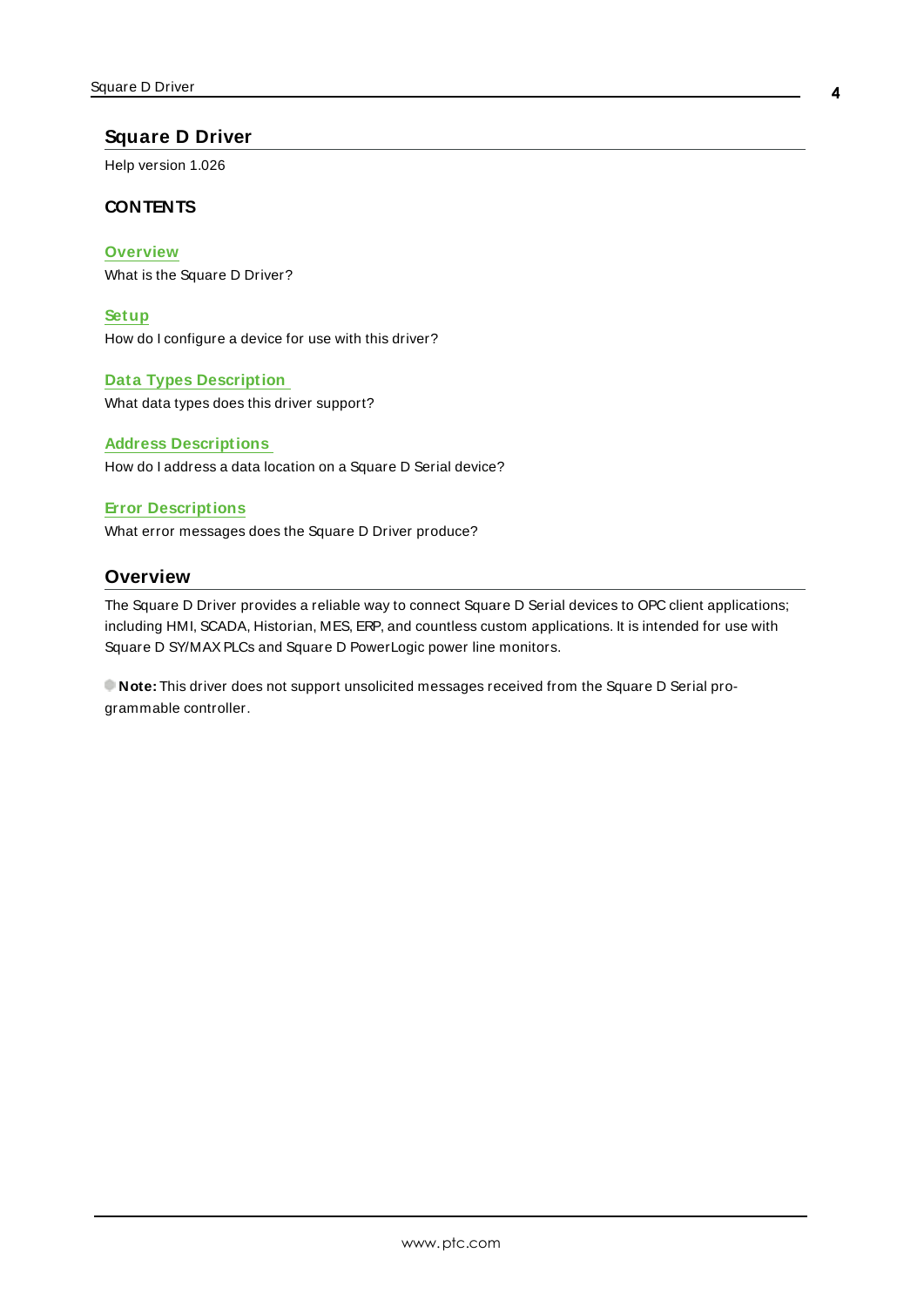# <span id="page-4-0"></span>**Setup**

# **Supported Devices**

SY/MAXProgrammable Controllers and Square D PowerLogic monitors.

# <span id="page-4-9"></span>**Communication Protocol**

SY/MAXPoint-to-Point Communications Protocol

# <span id="page-4-1"></span>**Supported Communication Properties**

<span id="page-4-8"></span><span id="page-4-6"></span><span id="page-4-2"></span>Baud Rate: 300, 1200, 2400, 4800, 9600 or 19200 Parity: Even Data Bits: 8 Stop Bits: 1

**Note:** Not all devices support the listed configurations.

# **Channel and Device Limits**

The maximum number of channels supported by this driver is 100. The maximum number of devices supported by this driver is 200 per channel.

# <span id="page-4-5"></span><span id="page-4-3"></span>**Device IDs**

The Device ID consists of a network routing path linking the Squared D serial client and PLC across a network. For more information, refer to **[Setting](#page-15-0) a Route ID**.

# **Ethernet Encapsulation**

<span id="page-4-4"></span>This driver does not support Ethernet Encapsulation.

#### <span id="page-4-7"></span>Flow Control

When using an RS-232 / RS-485 converter for the SY/MAX controller, the type of flow control that is required depends on the needs of the converter. Some converters do not require any flow control whereas others require RTSflow. To determine the converter's flow requirements, refer to its documentation. An RS-485 converter that provides automatic flow control is recommended.

**Note:** When using the manufacturer's supplied communications cable, it is sometimes necessary to choose a flow control setting of **RTS**or **RTS Always** under the Channel Properties.

**5**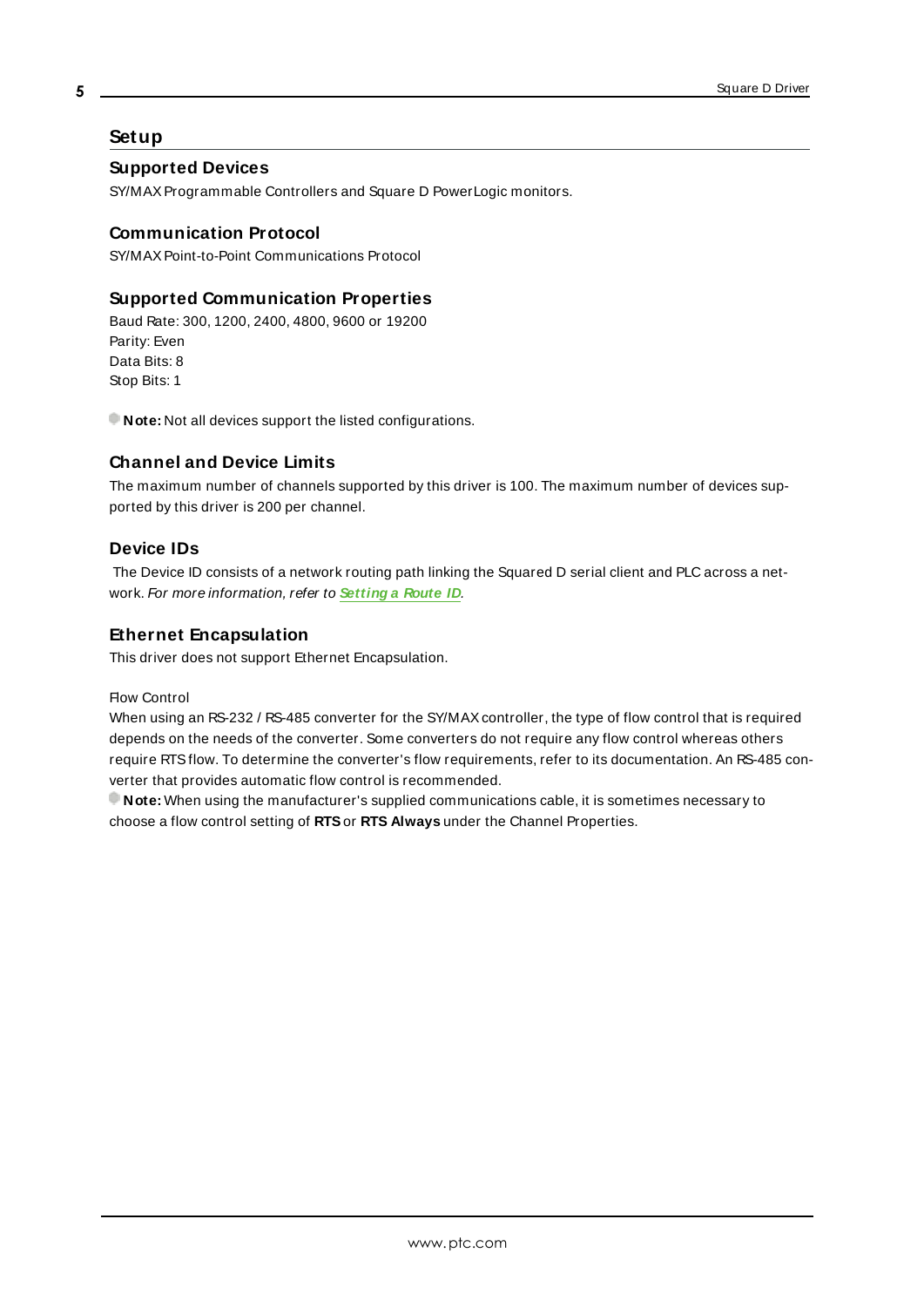# <span id="page-5-0"></span>**Channel Properties — General**

This server supports the use of multiple simultaneous communications drivers. Each protocol or driver used in a server project is called a channel. A server project may consist of many channels with the same communications driver or with unique communications drivers. A channel acts as the basic building block of an OPC link. This group is used to specify general channel properties, such as the identification attributes and operating mode.

| Property Groups                 | <b>Identification</b><br>н |                |
|---------------------------------|----------------------------|----------------|
| General                         | Name                       |                |
|                                 | Description                |                |
| Write Optimizations<br>Advanced | Driver                     |                |
|                                 | Diagnostics<br>ь           |                |
|                                 | <b>Diagnostics Capture</b> | <b>Disable</b> |
|                                 | $\Box$ Tag Counts          |                |
|                                 | <b>Static Tags</b>         | 10             |

#### <span id="page-5-2"></span>**Identification**

**Name**: Specify the user-defined identity of this channel. In each server project, each channel name must be unique. Although names can be up to 256 characters, some client applications have a limited display window when browsing the OPC server's tag space. The channel name is part of the OPC browser information. The property is required for creating a channel.

For information on reserved characters, refer to "How To... Properly Name a Channel, Device, Tag, and Tag Group" in the server help.

**Description**: Specify user-defined information about this channel.

Many of these properties, including Description, have an associated system tag.

**Driver**: Specify the protocol / driver for this channel. This property specifies the device driver that was selected during channel creation. It is a disabled setting in the channel properties. The property is required for creating a channel.

**Note**: With the server's online full-time operation, these properties can be changed at any time. This includes changing the channel name to prevent clients from registering data with the server. If a client has already acquired an item from the server before the channel name is changed, the items are unaffected. If, after the channel name has been changed, the client application releases the item and attempts to reacquire using the old channel name, the item is not accepted. Changes to the properties should not be made once a large client application has been developed. Utilize proper user role and privilege management to prevent operators from changing properties or accessing server features.

### <span id="page-5-1"></span>**Diagnostics**

**Diagnostics Capture**: When enabled, this option makes the channel's diagnostic information available to OPC applications allows the usage of statistics tags that provide feedback to client applications regarding the operation of the channel. Because the server's diagnostic features require a minimal amount of overhead processing, it is recommended that they be utilized when needed and disabled when not. The default is disabled.

**Note:** This property is not available if the driver does not support diagnostics.

**For more information, refer to "Communication Diagnostics" and "Statistics Tags" in the server help.**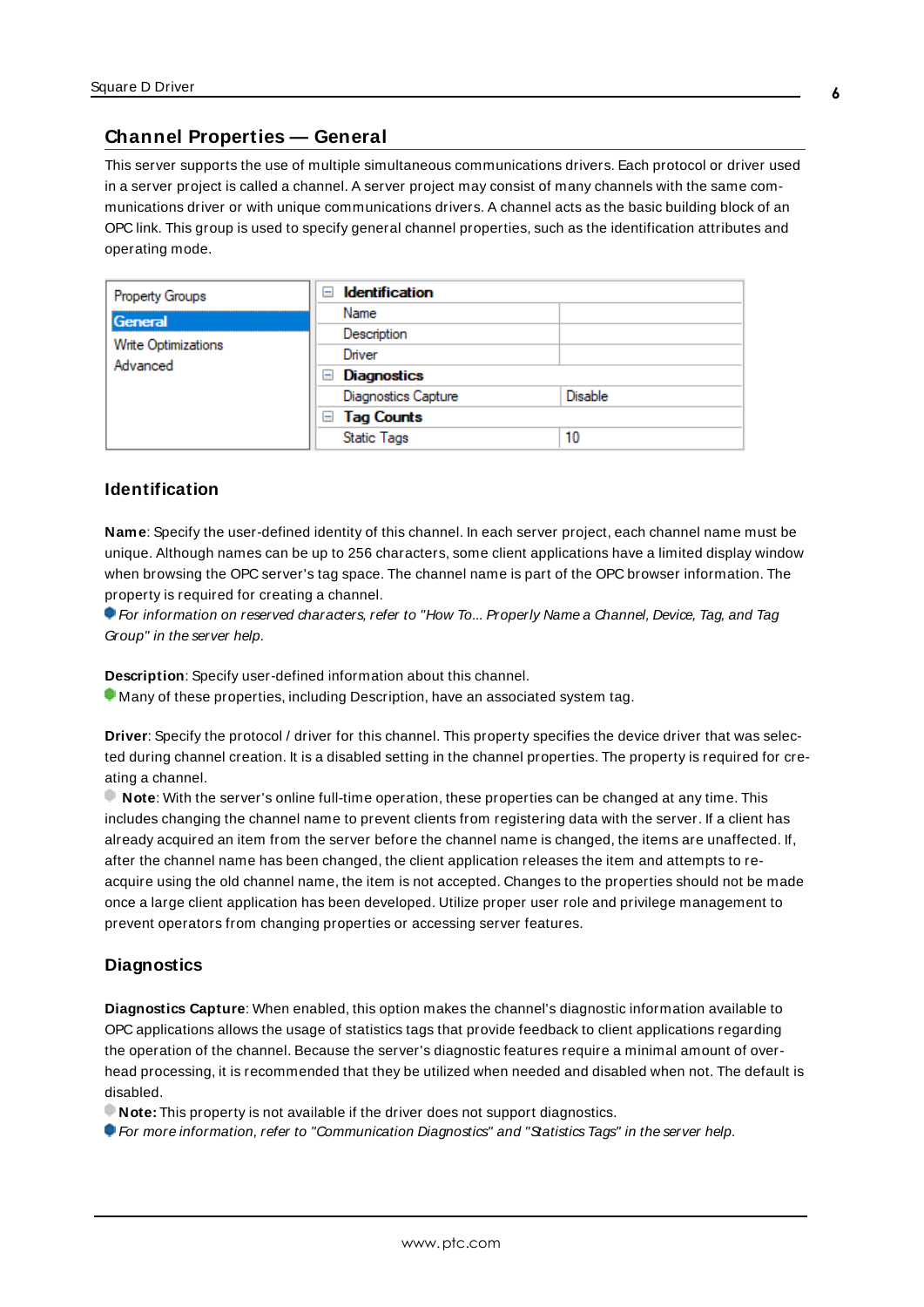# <span id="page-6-0"></span>**Tag Counts**

**Static Tags**: Provides the total number of defined static tags at this level (device or channel). This information can be helpful in troubleshooting and load balancing.

# <span id="page-6-1"></span>**Channel Properties — Serial Communications**

Serial communication properties are available to serial drivers. These properties can be changed at any time.

| Property Groups              | <b>Connection Type</b><br>н        |                 |
|------------------------------|------------------------------------|-----------------|
| General                      | Physical Medium                    | <b>COM Port</b> |
| <b>Serial Communications</b> | <b>Serial Port Settings</b><br>$=$ |                 |
| Write Optimizations          | COM ID                             | 15              |
| Advanced                     | <b>Baud Rate</b>                   | 9600            |
|                              | Data Bits                          | 8               |
|                              | Parity                             | Even            |
|                              | Stop Bits                          | 1               |
|                              | <b>Flow Control</b>                | None            |
|                              | <b>Operational Behavior</b><br>н   |                 |
|                              | Report Comm. Errors                | Enable          |
|                              | Close Idle Connection              | Enable          |
|                              | Idle Time to Close (s)             | 15              |

# <span id="page-6-9"></span><span id="page-6-5"></span>**Connection Type**

**Physical Medium**: Choose the type of hardware device for data communications. Options include COM Port, Modem, and None. The default is COM Port.

- <sup>l</sup> **None**: Select None to indicate there is no physical connection, which displays the **[Operation](#page-8-1) with no [Communications](#page-8-1)** section.
- <sup>l</sup> **COM Port**: Select Com Port to display and configure the **Serial Port [Settings](#page-6-2)** section.
- **Modem**: Select Modem if phone lines are used for communications, which are configured in the **Modem [Settings](#page-7-0)** section.

# <span id="page-6-4"></span><span id="page-6-2"></span>**Serial Port Settings**

**COM ID**: Specify the Communications ID to be used when communicating with devices assigned to the channel. The valid range is 1 to 999. The default is 1.

<span id="page-6-6"></span><span id="page-6-3"></span>**Baud Rate**: Specify the baud rate to be used to configure the selected communications port.

<span id="page-6-8"></span>**Data Bits**: Specify the number of data bits per data word. Options include 5, 6, 7, or 8.

<span id="page-6-10"></span>**Parity**: Specify the type of parity for the data. Options include Odd, Even, or None.

<span id="page-6-7"></span>**Stop Bits**: Specify the number of stop bits per data word. Options include 1 or 2.

**Flow Control**: Select how the RTSand DTRcontrol lines are utilized. Flow control is required to communicate with some serial devices. Options are: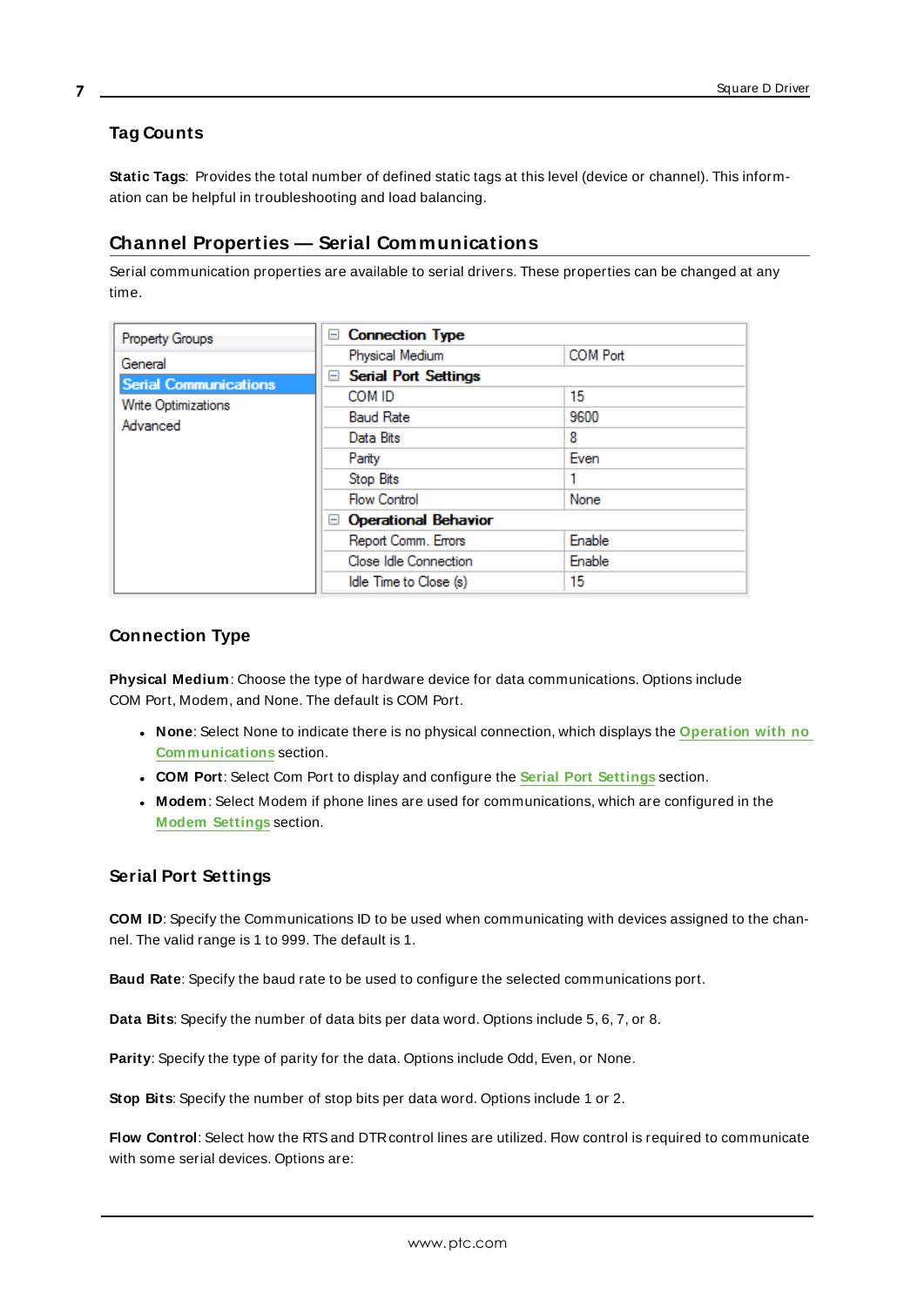- **None**: This option does not toggle or assert control lines.
- **DTR:** This option asserts the DTR line when the communications port is opened and remains on.
- RTS: This option specifies that the RTS line is high if bytes are available for transmission. After all buffered bytes have been sent, the RTSline is low. This is normally used with RS232/RS485 converter hardware.
- **RTS, DTR:** This option is a combination of DTR and RTS.
- <sup>l</sup> **RTS Always**: This option asserts the RTSline when the communication port is opened and remains on.
- <sup>l</sup> **RTS Manual**: This option asserts the RTSline based on the timing properties entered for RTSLine Control. It is only available when the driver supports manual RTSline control (or when the properties are shared and at least one of the channels belongs to a driver that provides this support). RTS Manual adds an **RTS Line Control** property with options as follows:
	- **Raise**: This property specifies the amount of time that the RTS line is raised prior to data transmission. The valid range is 0 to 9999 milliseconds. The default is 10 milliseconds.
	- **Drop**: This property specifies the amount of time that the RTS line remains high after data transmission. The valid range is 0 to 9999 milliseconds. The default is 10 milliseconds.
	- **Poll Delay**: This property specifies the amount of time that polling for communications is delayed. The valid range is 0 to 9999. The default is 10 milliseconds.

**Tip**: When using two-wire RS-485, "echoes" may occur on the communication lines. Since this communication does not support echo suppression, it is recommended that echoes be disabled or a RS-485 converter be used.

#### <span id="page-7-5"></span>**Operational Behavior**

- <span id="page-7-6"></span><sup>l</sup> **Report Comm. Errors**: Enable or disable reporting of low-level communications errors. When enabled, low-level errors are posted to the Event Log as they occur. When disabled, these same errors are not posted even though normal request failures are. The default is Enable.
- <span id="page-7-2"></span><sup>l</sup> **Close Idle Connection**: Choose to close the connection when there are no longer any tags being referenced by a client on the channel. The default is Enable.
- <span id="page-7-3"></span><sup>l</sup> **Idle Time to Close**: Specify the amount of time that the server waits once all tags have been removed before closing the COM port. The default is 15 seconds.

### <span id="page-7-0"></span>**Modem Settings**

- **Modem**: Specify the installed modem to be used for communications.
- <sup>l</sup> **Connect Timeout**: Specify the amount of time to wait for connections to be established before failing a read or write. The default is 60 seconds.
- <span id="page-7-4"></span><sup>l</sup> **Modem Properties**: Configure the modem hardware. When clicked, it opens vendor-specific modem properties.
- <span id="page-7-1"></span>**Auto-Dial**: Enables the automatic dialing of entries in the Phonebook. The default is Disable. For more information, refer to "Modem Auto-Dial" in the server help.
- <sup>l</sup> **Report Comm. Errors**: Enable or disable reporting of low-level communications errors. When enabled, low-level errors are posted to the Event Log as they occur. When disabled, these same errors are not posted even though normal request failures are. The default is Enable.
- **Close Idle Connection**: Choose to close the modem connection when there are no longer any tags being referenced by a client on the channel. The default is Enable.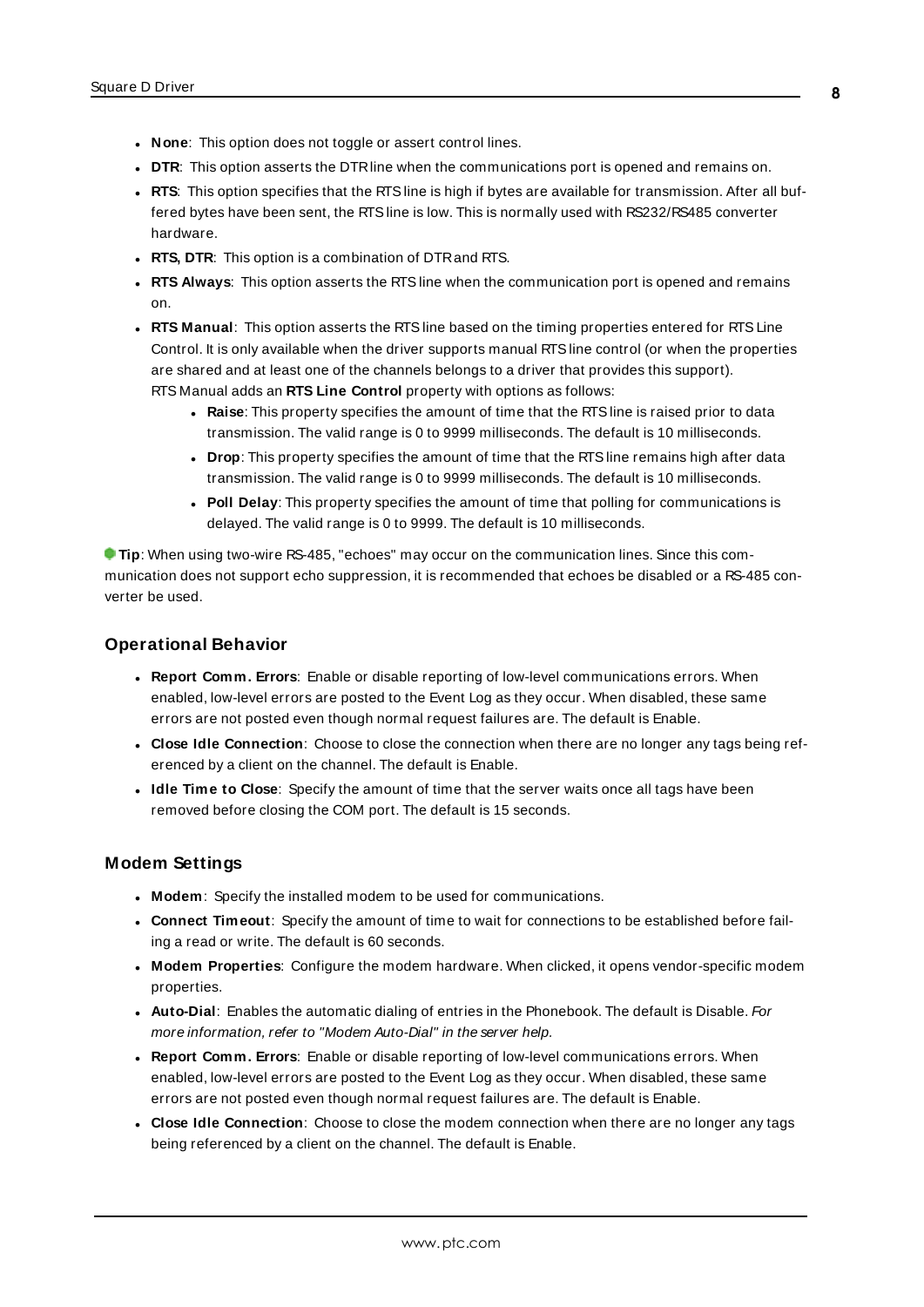<sup>l</sup> **Idle Time to Close**: Specify the amount of time that the server waits once all tags have been removed before closing the modem connection. The default is 15 seconds.

#### <span id="page-8-1"></span>**Operation with no Communications**

<span id="page-8-4"></span><sup>l</sup> **Read Processing**: Select the action to be taken when an explicit device read is requested. Options include Ignore and Fail. Ignore does nothing; Fail provides the client with an update that indicates failure. The default setting is Ignore.

# <span id="page-8-0"></span>**Channel Properties — Write Optimizations**

The server must ensure that the data written from the client application gets to the device on time. Given this goal, the server provides optimization properties to meet specific needs or improve application responsiveness.

| <b>Property Groups</b>     | $\Box$ Write Optimizations |                                      |
|----------------------------|----------------------------|--------------------------------------|
| General                    | <b>Optimization Method</b> | Write Only Latest Value for All Tags |
|                            | Duty Cycle                 |                                      |
| <b>Write Optimizations</b> |                            |                                      |

# <span id="page-8-3"></span><span id="page-8-2"></span>**Write Optimizations**

**Optimization Method**: Controls how write data is passed to the underlying communications driver. The options are:

- <span id="page-8-5"></span><sup>l</sup> **Write All Values for All Tags**: This option forces the server to attempt to write every value to the controller. In this mode, the server continues to gather write requests and add them to the server's internal write queue. The server processes the write queue and attempts to empty it by writing data to the device as quickly as possible. This mode ensures that everything written from the client applications is sent to the target device. This mode should be selected if the write operation order or the write item's content must uniquely be seen at the target device.
- <span id="page-8-7"></span><sup>l</sup> **Write Only Latest Value for Non-Boolean Tags**: Many consecutive writes to the same value can accumulate in the write queue due to the time required to actually send the data to the device. If the server updates a write value that has already been placed in the write queue, far fewer writes are needed to reach the same final output value. In this way, no extra writes accumulate in the server's queue. When the user stops moving the slide switch, the value in the device is at the correct value at virtually the same time. As the mode states, any value that is not a Boolean value is updated in the server's internal write queue and sent to the device at the next possible opportunity. This can greatly improve the application performance.

**Note**: This option does not attempt to optimize writes to Boolean values. It allows users to optimize the operation of HMI data without causing problems with Boolean operations, such as a momentary push button.

<span id="page-8-6"></span><sup>l</sup> **Write Only Latest Value for All Tags**: This option takes the theory behind the second optimization mode and applies it to all tags. It is especially useful if the application only needs to send the latest value to the device. This mode optimizes all writes by updating the tags currently in the write queue before they are sent. This is the default mode.

**Duty Cycle**: is used to control the ratio of write to read operations. The ratio is always based on one read for every one to ten writes. The duty cycle is set to ten by default, meaning that ten writes occur for each read operation. Although the application is performing a large number of continuous writes, it must be ensured that read data is still given time to process. A setting of one results in one read operation for every write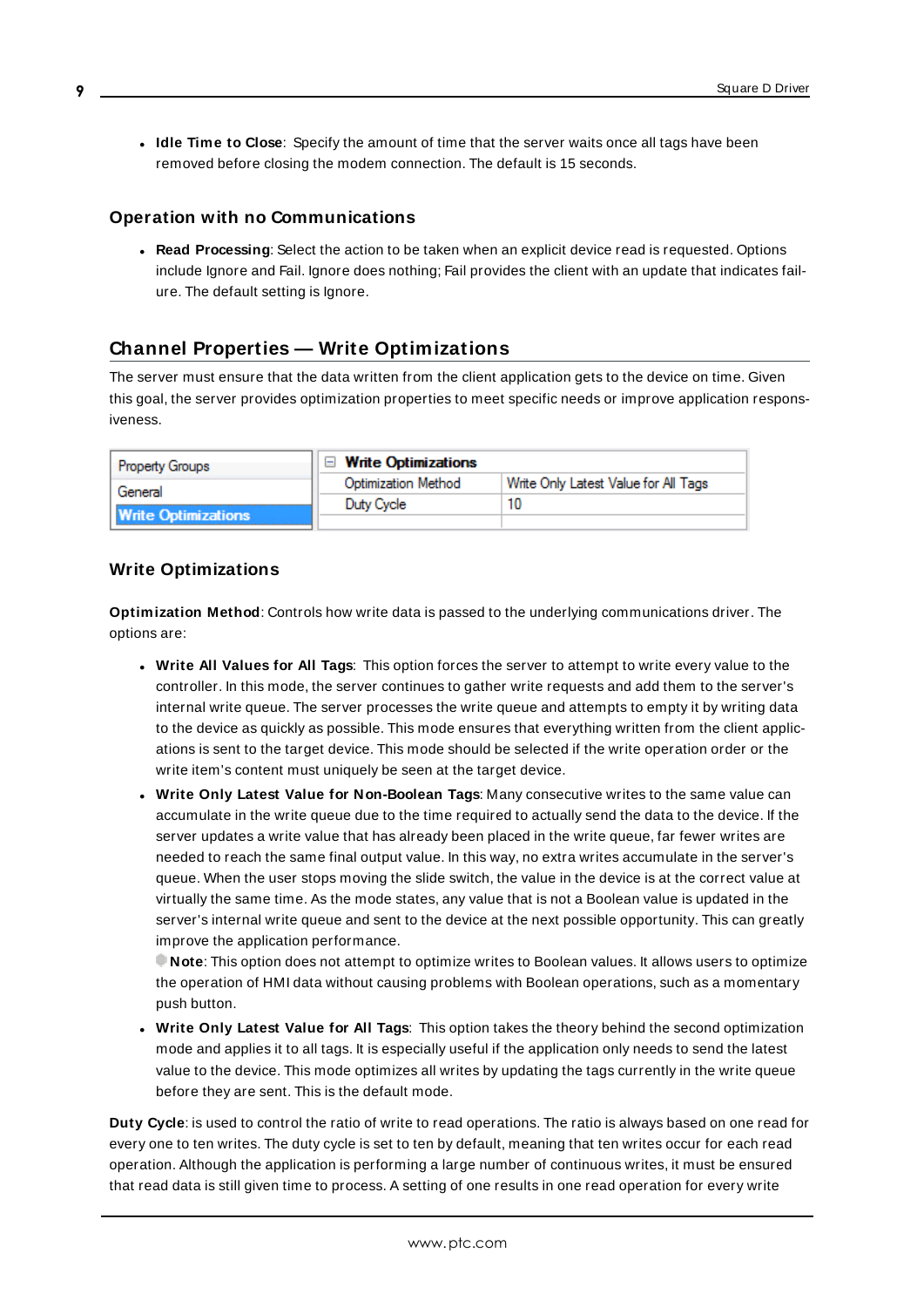<span id="page-9-1"></span>operation. If there are no write operations to perform, reads are processed continuously. This allows optimization for applications with continuous writes versus a more balanced back and forth data flow. **Note**: It is recommended that the application be characterized for compatibility with the write optimization enhancements before being used in a production environment.

# <span id="page-9-0"></span>**Channel Properties — Advanced**

This group is used to specify advanced channel properties. Not all drivers support all properties; so the Advanced group does not appear for those devices.

| Property Groups     | $\Box$ Non-Normalized Float Handling |                   |
|---------------------|--------------------------------------|-------------------|
| General             | <b>Floating-Point Values</b>         | Replace with Zero |
| Write Optimizations | <b>Inter-Device Delay</b>            |                   |
| <b>Advanced</b>     | Inter-Device Delay (ms)              |                   |
|                     |                                      |                   |

<span id="page-9-3"></span>**Non-Normalized Float Handling**: A non-normalized value is defined as Infinity, Not-a-Number (NaN), or as a Denormalized Number. The default is Replace with Zero. Drivers that have native float handling may default to Unmodified. Non-normalized float handling allows users to specify how a driver handles non-normalized IEEE-754 floating point data. Descriptions of the options are as follows:

- <span id="page-9-5"></span><span id="page-9-4"></span><sup>l</sup> **Replace with Zero**: This option allows a driver to replace non-normalized IEEE-754 floating point values with zero before being transferred to clients.
- <sup>l</sup> **Unmodified**: This option allows a driver to transfer IEEE-754 denormalized, normalized, non-number, and infinity values to clients without any conversion or changes.

**Note:** This property is disabled if the driver does not support floating-point values or if it only supports the option that is displayed. According to the channel's float normalization setting, only real-time driver tags (such as values and arrays) are subject to float normalization. For example, EFM data is not affected by this setting.

For more information on the floating-point values, refer to "How To ... Work with Non-Normalized Floating-Point Values" in the server help.

<span id="page-9-2"></span>**Inter-Device Delay**: Specify the amount of time the communications channel waits to send new requests to the next device after data is received from the current device on the same channel. Zero (0) disables the delay.

**Note:** This property is not available for all drivers, models, and dependent settings.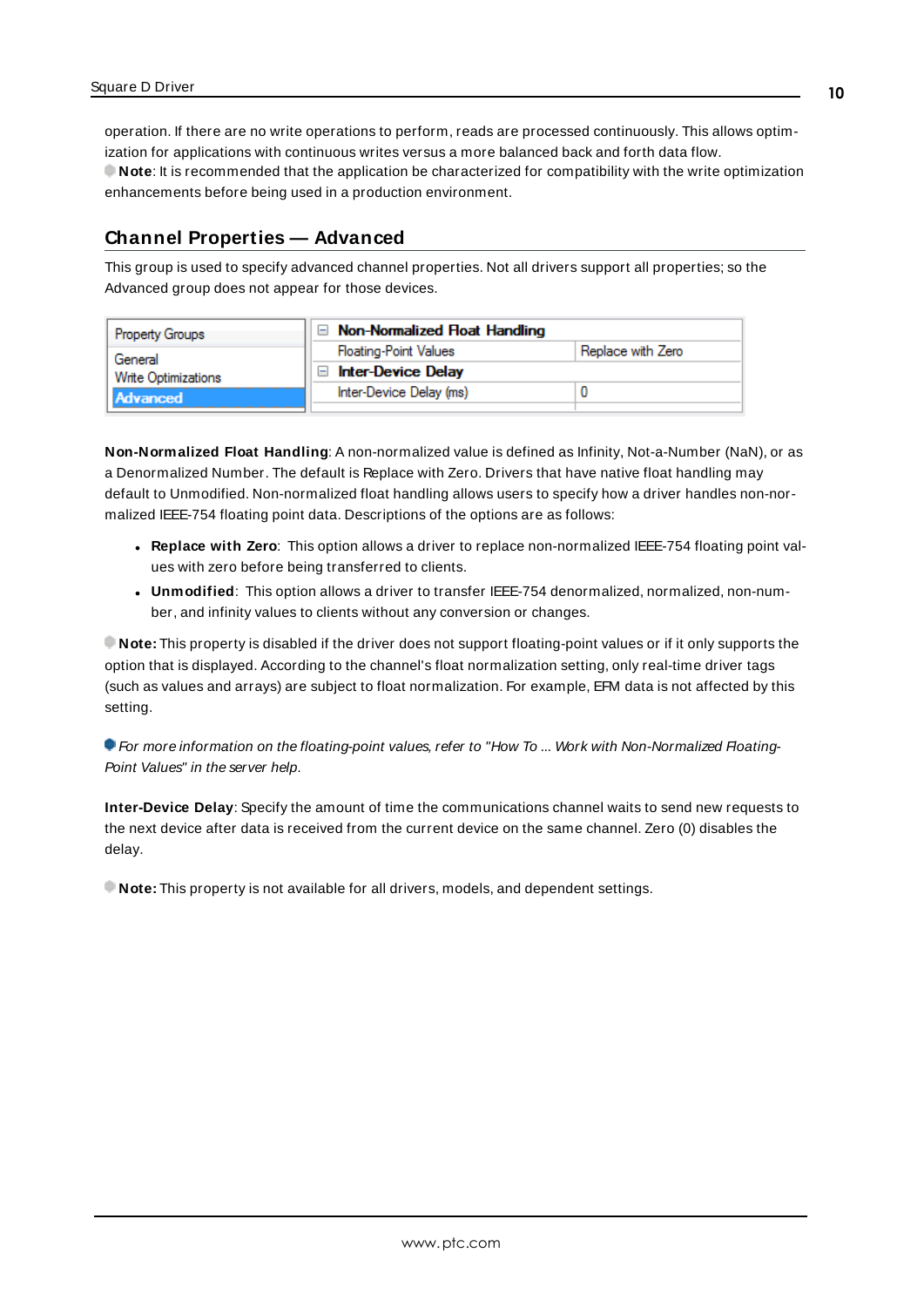# <span id="page-10-0"></span>**Device Properties — General**

A device represents a single target on a communications channel. If the driver supports multiple controllers, users must enter a device ID for each controller.

| Property Groups | <b>Identification</b><br>$-$ |         |
|-----------------|------------------------------|---------|
| General         | Name                         |         |
| Scan Mode       | Description                  |         |
|                 | Channel Assignment           |         |
|                 | Driver                       |         |
|                 | Model                        |         |
|                 | <b>ID</b> Format             | Decimal |
|                 | ID                           | 2       |

# <span id="page-10-7"></span><span id="page-10-5"></span>**Identification**

**Name**: Specify the name of the device. It is a logical user-defined name that can be up to 256 characters long and may be used on multiple channels.

**Note**: Although descriptive names are generally a good idea, some OPC client applications may have a limited display window when browsing the OPC server's tag space. The device name and channel name become part of the browse tree information as well. Within an OPC client, the combination of channel name and device name would appear as "ChannelName.DeviceName".

For more information, refer to "How To... Properly Name a Channel, Device, Tag, and Tag Group" in server help.

**Description**: Specify the user-defined information about this device.

<span id="page-10-2"></span>**Many of these properties, including Description, have an associated system tag.** 

<span id="page-10-3"></span>**Channel Assignment**: Specify the user-defined name of the channel to which this device currently belongs.

<span id="page-10-6"></span>**Driver**: Selected protocol driver for this device.

**Model**: Specify the type of device that is associated with this ID. The contents of the drop-down menu depend on the type of communications driver being used. Models that are not supported by a driver are disabled. If the communications driver supports multiple device models, the model selection can only be changed when there are no client applications connected to the device.

**Note:** If the communication driver supports multiple models, users should try to match the model selection to the physical device. If the device is not represented in the drop-down menu, select a model that conforms closest to the target device. Some drivers support a model selection called "Open," which allows users to communicate without knowing the specific details of the target device. For more information, refer to the driver help documentation.

<span id="page-10-4"></span>**ID**: Specify the device's driver-specific station or node. The type of ID entered depends on the communications driver being used. For many communication drivers, the ID is a numeric value. Drivers that support a Numeric ID provide users with the option to enter a numeric value whose format can be changed to suit the needs of the application or the characteristics of the selected communications driver. The format is set by the driver by default. Options include Decimal, Octal, and Hexadecimal.

### <span id="page-10-1"></span>**Operating Mode**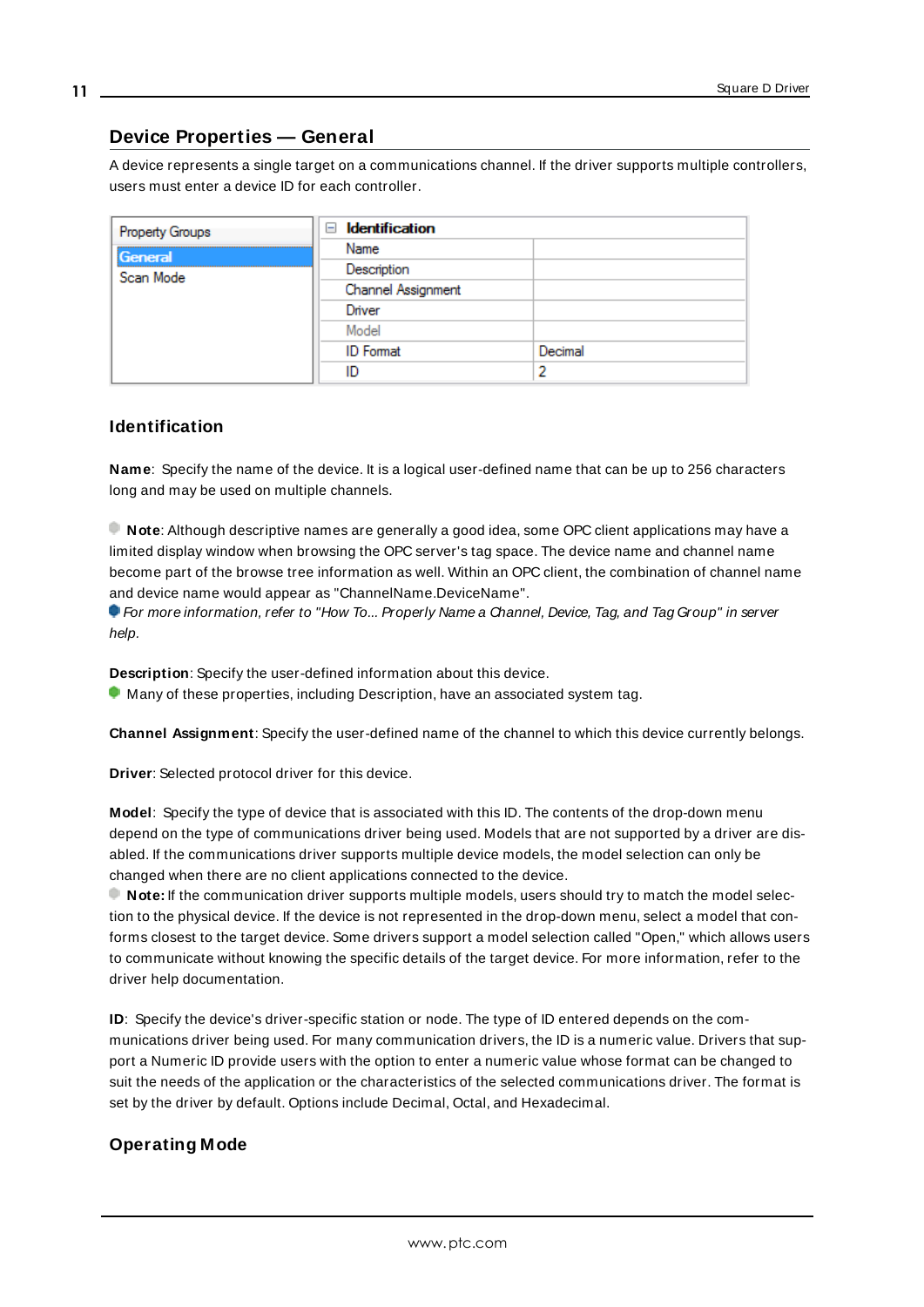| Property Groups | <b>Identification</b> |        |
|-----------------|-----------------------|--------|
| General         | <b>Operating Mode</b> |        |
| Scan Mode       | Data Collection       | Enable |
|                 | Simulated             | No     |

<span id="page-11-2"></span>**Data Collection**: This property controls the device's active state. Although device communications are enabled by default, this property can be used to disable a physical device. Communications are not attempted when a device is disabled. From a client standpoint, the data is marked as invalid and write operations are not accepted. This property can be changed at any time through this property or the device system tags.

<span id="page-11-3"></span>**Simulated**: Place the device into or out of Simulation Mode. In this mode, the driver does not attempt to communicate with the physical device, but the server continues to return valid OPC data. Simulated stops physical communications with the device, but allows OPC data to be returned to the OPC client as valid data. While in Simulation Mode, the server treats all device data as reflective: whatever is written to the simulated device is read back and each OPC item is treated individually. The item's memory map is based on the group Update Rate. The data is not saved if the server removes the item (such as when the server is reinitialized). The default is No.

**Notes:**

- 1. This System tag (\_Simulated) is read only and cannot be written to for runtime protection. The System tag allows this property to be monitored from the client.
- 2. In Simulation mode, the item's memory map is based on client update rate(s) (Group Update Rate for OPC clients or Scan Rate for native and DDEinterfaces). This means that two clients that reference the same item with different update rates return different data.

 Simulation Mode is for test and simulation purposes only. It should never be used in a production environment.

# <span id="page-11-0"></span>**Tag Counts**

| Property Groups | Identification<br>$\overline{ }$ |     |
|-----------------|----------------------------------|-----|
| <b>General</b>  | $\Box$ Operating Mode            |     |
|                 | <b>Tag Counts</b><br>ы           |     |
|                 | <b>Static Tags</b>               | 130 |
|                 |                                  |     |

**Static Tags**: Provides the total number of defined static tags at this level (device or channel). This information can be helpful in troubleshooting and load balancing.

# <span id="page-11-1"></span>**Device Properties — Scan Mode**

The Scan Mode specifies the subscribed-client requested scan rate for tags that require device communications. Synchronous and asynchronous device reads and writes are processed as soon as possible; unaffected by the Scan Mode properties.

| <b>Property Groups</b> | Scan Mode                  |                                       |
|------------------------|----------------------------|---------------------------------------|
| General                | Scan Mode                  | Respect Client-Specified Scan Rate  - |
| Scan Mode              | Initial Updates from Cache | Disable                               |
|                        |                            |                                       |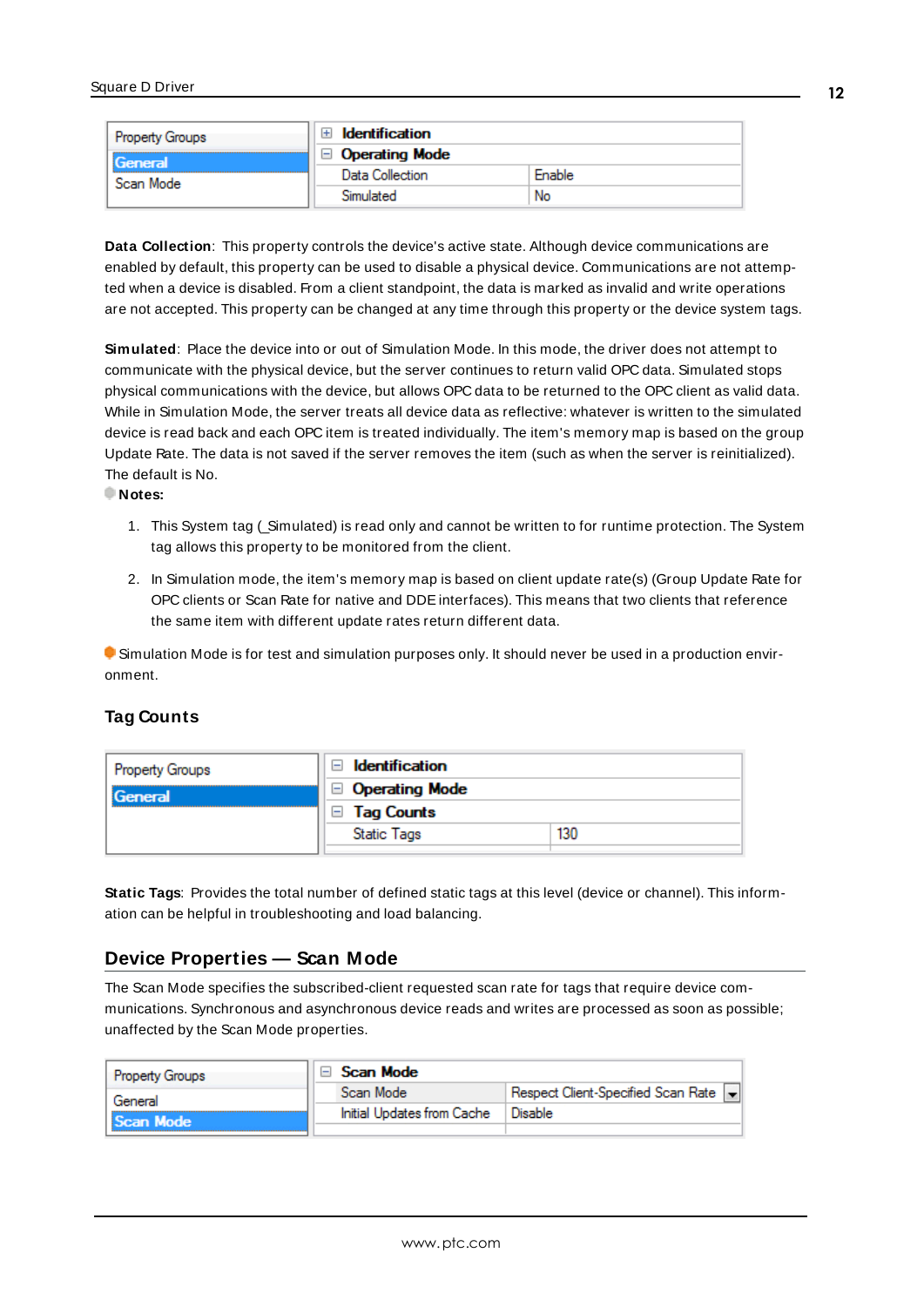<span id="page-12-6"></span>**Scan Mode**: Specify how tags in the device are scanned for updates sent to subscribing clients. Descriptions of the options are:

- <sup>l</sup> **Respect Client-Specified Scan Rate**: This mode uses the scan rate requested by the client.
- <sup>l</sup> **Request Data No Faster than Scan Rate**: This mode specifies the value set as the maximum scan rate. The valid range is 10 to 99999990 milliseconds. The default is 1000 milliseconds. **Note**: When the server has an active client and items for the device and the scan rate value is increased, the changes take effect immediately. When the scan rate value is decreased, the changes do not take effect until all client applications have been disconnected.
- <sup>l</sup> **Request All Data at Scan Rate**: This mode forces tags to be scanned at the specified rate for subscribed clients. The valid range is 10 to 99999990 milliseconds. The default is 1000 milliseconds.
- <span id="page-12-3"></span><sup>l</sup> **Do Not Scan, Demand Poll Only**: This mode does not periodically poll tags that belong to the device nor perform a read to get an item's initial value once it becomes active. It is the OPC client's responsibility to poll for updates, either by writing to the \_DemandPoll tag or by issuing explicit device reads for individual items. For more information, refer to "Device Demand Poll" in server help.
- <span id="page-12-5"></span><sup>l</sup> **Respect Tag-Specified Scan Rate**: This mode forces static tags to be scanned at the rate specified in their static configuration tag properties. Dynamic tags are scanned at the client-specified scan rate.

<span id="page-12-4"></span>**Initial Updates from Cache**: When enabled, this option allows the server to provide the first updates for newly activated tag references from stored (cached) data. Cache updates can only be provided when the new item reference shares the same address, scan rate, data type, client access, and scaling properties. A device read is used for the initial update for the first client reference only. The default is disabled; any time a client activates a tag reference the server attempts to read the initial value from the device.

# <span id="page-12-1"></span><span id="page-12-0"></span>**Device Properties — Timing**

The device Timing properties allow the driver's response to error conditions to be tailored to fit the application's needs. In many cases, the environment requires changes to these properties for optimum performance. Factors such as electrically generated noise, modem delays, and poor physical connections can influence how many errors or timeouts a communications driver encounters. Timing properties are specific to each configured device.

| Property Groups | □ Communication Timeouts |      |
|-----------------|--------------------------|------|
| General         | Connect Timeout (s)      |      |
| Scan Mode       | Request Timeout (ms)     | 1000 |
| Timing          | Attempts Before Timeout  |      |
|                 |                          |      |

# <span id="page-12-2"></span>**Communications Timeouts**

**Connect Timeout**: This property (which is used primarily by Ethernet based drivers) controls the amount of time required to establish a socket connection to a remote device. The device's connection time often takes longer than normal communications requests to that same device. The valid range is 1 to 30 seconds. The default is typically 3 seconds, but can vary depending on the driver's specific nature. If this setting is not supported by the driver, it is disabled.

**Note**: Due to the nature of UDPconnections, the connection timeout setting is not applicable when communicating via UDP.

**Request Timeout**: Specify an interval used by all drivers to determine how long the driver waits for a response from the target device to complete. The valid range is 50 to 9,999,999 milliseconds (167.6667 minutes). The default is usually 1000 milliseconds, but can vary depending on the driver. The default timeout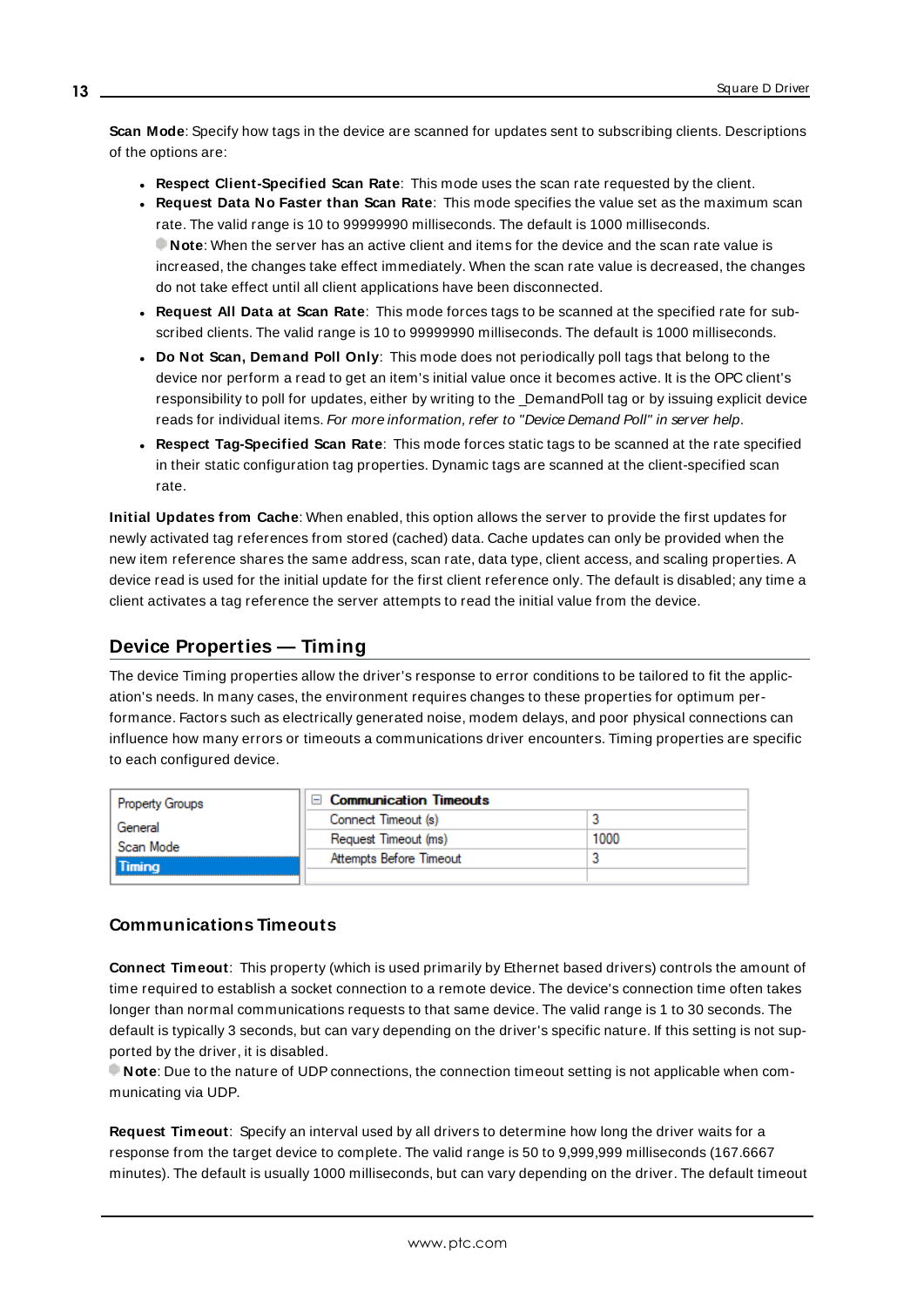<span id="page-13-3"></span>for most serial drivers is based on a baud rate of 9600 baud or better. When using a driver at lower baud rates, increase the timeout to compensate for the increased time required to acquire data.

<span id="page-13-1"></span>**Attempts Before Timeout**: Specify how many times the driver issues a communications request before considering the request to have failed and the device to be in error. The valid range is 1 to 10. The default is typically 3, but can vary depending on the driver's specific nature. The number of attempts configured for an application depends largely on the communications environment. This property applies to both connection attempts and request attempts.

### **Timing**

**Inter-Request Delay**: Specify how long the driver waits before sending the next request to the target device. It overrides the normal polling frequency of tags associated with the device, as well as one-time reads and writes. This delay can be useful when dealing with devices with slow turnaround times and in cases where network load is a concern. Configuring a delay for a device affects communications with all other devices on the channel. It is recommended that users separate any device that requires an interrequest delay to a separate channel if possible. Other communications properties (such as communication serialization) can extend this delay. The valid range is 0 to 300,000 milliseconds; however, some drivers may limit the maximum value due to a function of their particular design. The default is 0, which indicates no delay between requests with the target device.

**Note**: Not all drivers support Inter-Request Delay. This setting does not appear if it is not available.

| <b>Property Groups</b> | Timing<br>ь              |  |
|------------------------|--------------------------|--|
| General                | Inter-Request Delay (ms) |  |
| Scan Mode              |                          |  |
| <b>Timing</b>          |                          |  |

# <span id="page-13-0"></span>**Device Properties — Auto-Demotion**

The Auto-Demotion properties can temporarily place a device off-scan in the event that a device is not responding. By placing a non-responsive device offline for a specific time period, the driver can continue to optimize its communications with other devices on the same channel. After the time period has been reached, the driver re-attempts to communicate with the non-responsive device. If the device is responsive, the device is placed on-scan; otherwise, it restarts its off-scan time period.

| <b>Property Groups</b> | $\Box$ Auto-Demotion                    |               |
|------------------------|-----------------------------------------|---------------|
| General                | Demote on Failure                       | <b>Enable</b> |
| Scan Mode              | Timeouts to Demote                      |               |
| Timina                 | Demotion Period (ms)                    | 10000         |
| Auto-Demotion          | Discard Requests when Demoted   Disable |               |
|                        |                                         |               |

<span id="page-13-2"></span>**Demote on Failure**: When enabled, the device is automatically taken off-scan until it is responding again. **Tip:** Determine when a device is off-scan by monitoring its demoted state using the \_AutoDemoted system tag.

<span id="page-13-4"></span>**Timeouts to Demote**: Specify how many successive cycles of request timeouts and retries occur before the device is placed off-scan. The valid range is 1 to 30 successive failures. The default is 3.

**Demotion Period**: Indicate how long the device should be placed off-scan when the timeouts value is reached. During this period, no read requests are sent to the device and all data associated with the read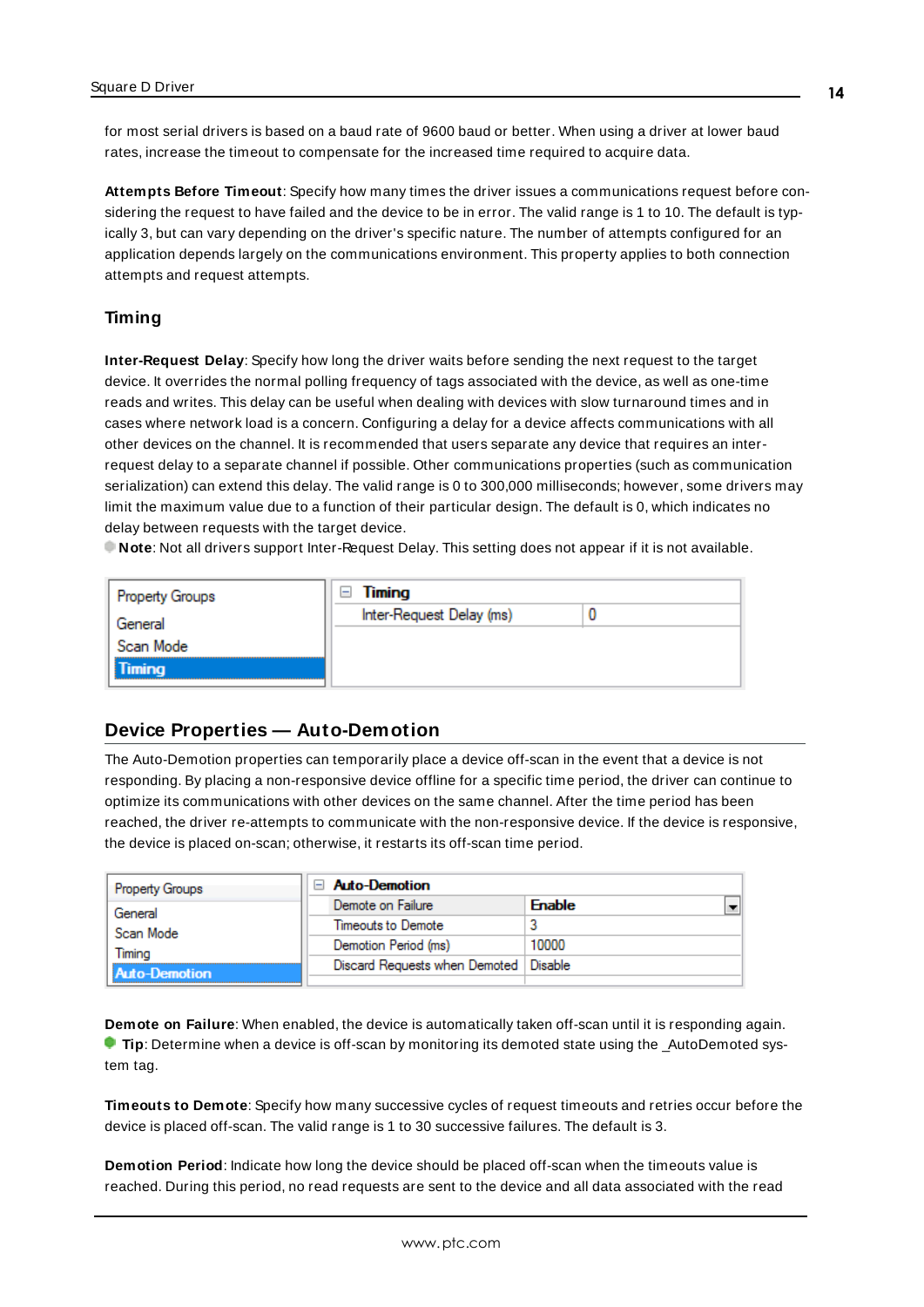<span id="page-14-3"></span>requests are set to bad quality. When this period expires, the driver places the device on-scan and allows for another attempt at communications. The valid range is 100 to 3600000 milliseconds. The default is 10000 milliseconds.

<span id="page-14-4"></span>**Discard Requests when Demoted**: Select whether or not write requests should be attempted during the off-scan period. Disable to always send write requests regardless of the demotion period. Enable to discard writes; the server automatically fails any write request received from a client and does not post a message to the Event Log.

# <span id="page-14-0"></span>**Device Properties — Settings**

| Property Groups | □ Least Significant Bit |    |
|-----------------|-------------------------|----|
| General         | <b>LSB</b> Selection    |    |
| Scan Mode       | Block Size              |    |
|                 | Registers               | 16 |
| <b>Settings</b> |                         |    |

<span id="page-14-5"></span>**Least Significant Bit**: This property specifies whether bits within Short, Long, Word, or DWord data types will be referenced as zero-based or one-based. Options include 0 and 1. The default setting is 1.

<span id="page-14-2"></span>**Block Size**: This property specifies how many bytes will be read in a single request. Options include 16, 32, 64, and 128 registers. The default setting is 16 registers.

# <span id="page-14-1"></span>**Device Properties — Redundancy**

| <b>Property Groups</b>     | Redundancy<br>$=$      |                                    |
|----------------------------|------------------------|------------------------------------|
| General                    | Secondary Path         | <b>Channel Device1</b><br>$\cdots$ |
| Scan Mode                  | <b>Operating Mode</b>  | Switch On Failure                  |
| Timing                     | Monitor Item           |                                    |
| Auto-Demotion              | Monitor Interval (s)   | 300                                |
| Tag Generation             | Return to Primary ASAP | Yes                                |
| <b>Tag Import Settings</b> |                        |                                    |
| Redundancy                 |                        |                                    |

Redundancy is available with the Media-Level Redundancy Plug-In.

Consult the website, a sales representative, or the **user [manual](https://www.kepware.com/getattachment/35461efd-b53a-4219-a109-a89fad20b230/media-level-redundancy-manual.pdf)** for more information.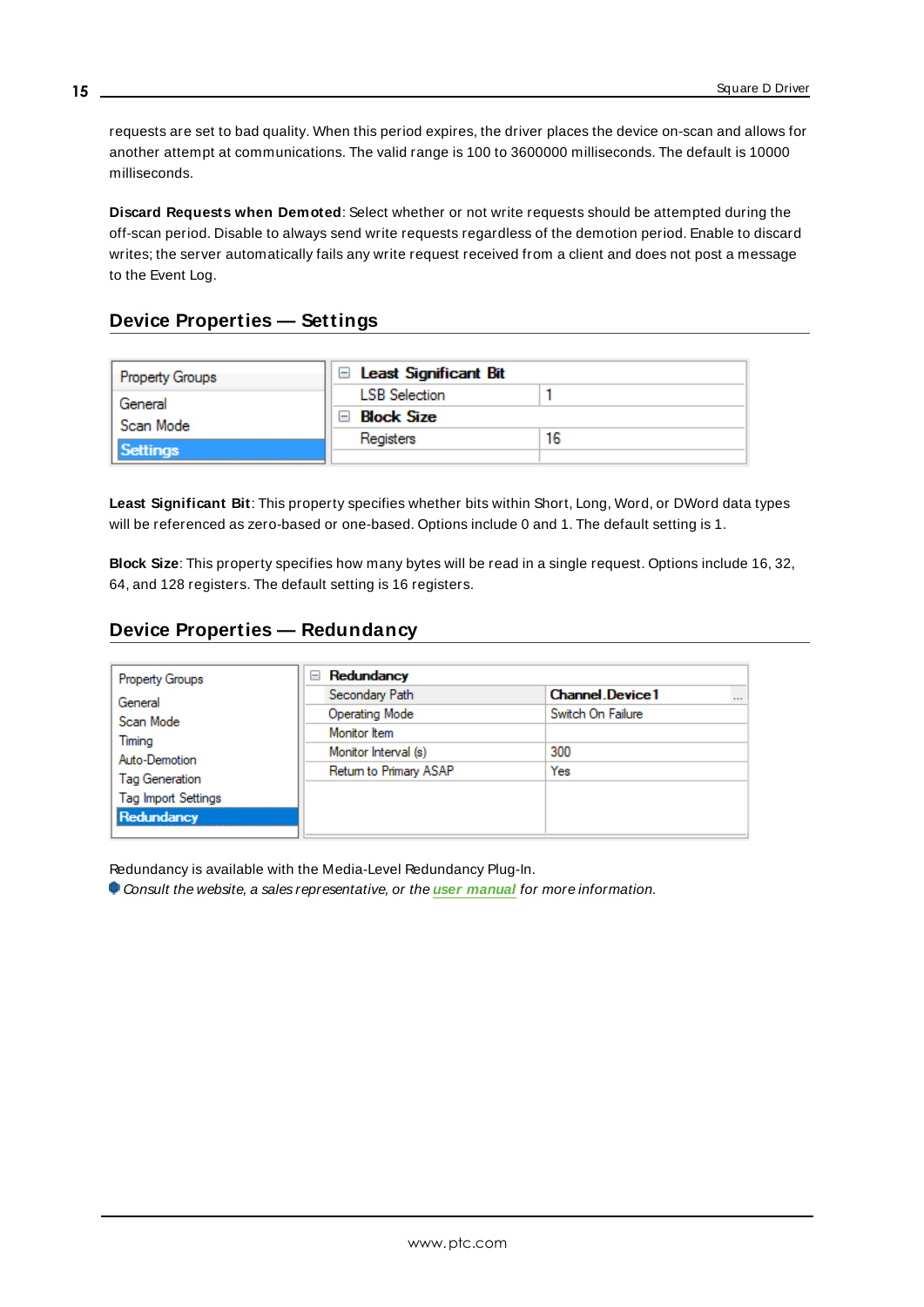# <span id="page-15-0"></span>**Setting a Route ID**

The Square D Driver Device ID consists of a network routing path that links the Squared D serial client and PLC across a network. The network route consists of up to 8 nodes that specify the path between the Squared D serial client and the destination PLC. The last node is the destination.

# <span id="page-15-1"></span>**Direct Connection**

The following demonstrates the Route ID for a direct connection between the computer and RS-422 port. It is entered as 255.255.255.255.255.255.255.255.

**Node1** 255 **Node2** 255 **Node3** 255 **Node4** 255 **Node5** 255 **Node6** 255 **Node7** 255 **Node8** 255

# <span id="page-15-3"></span><span id="page-15-2"></span>**Network Connection**

Each node can contain a value within the following ranges: 0-201, 204 or 255. One exception is that Node1 can not be set to 204 (a "don't care" case for routing). Node entries are added starting with Node1, continuing up to Node8. If the Route ID does not need to use all 8 nodes, the first unused node and continuing up to the last node should contain 255. By default, the user only needs to enter in the necessary nodes which describes the network path. The driver defaults any unused nodes to 255.

#### **Example**

If the user wants to communicate with Node102 through Node2 on the network, the user would enter in the following Device ID: 2.102. The driver will automatically treat this ID's routing path as 2.102.255.255.255.255.255.255.

**Note:** For more information on Route IDs, refer to the Square D SY/MAXdocumentation.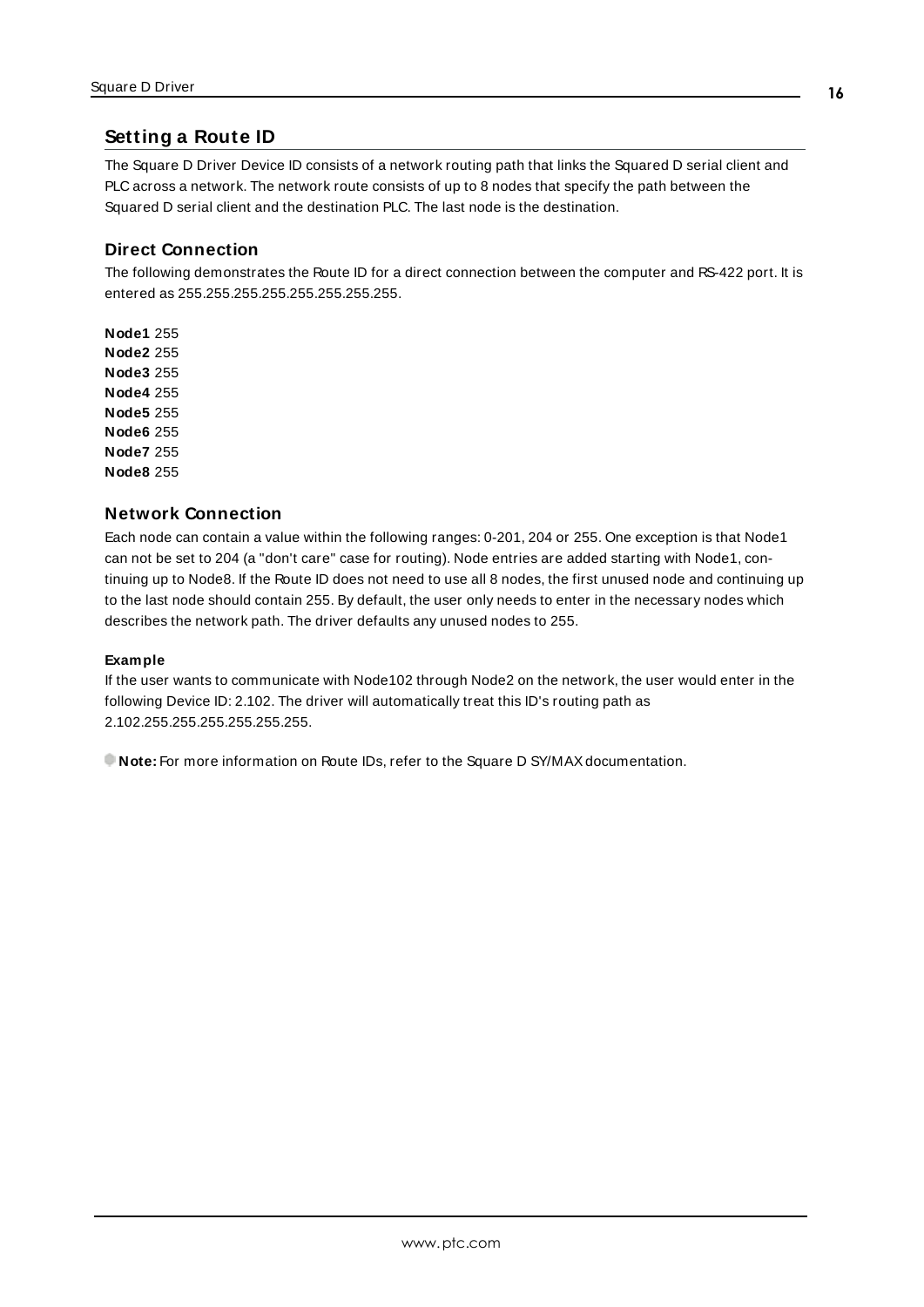# <span id="page-16-0"></span>**Data Types Description**

<span id="page-16-6"></span><span id="page-16-5"></span><span id="page-16-4"></span><span id="page-16-3"></span><span id="page-16-2"></span><span id="page-16-1"></span>

| Data Type      | <b>Description</b>                                                                      |
|----------------|-----------------------------------------------------------------------------------------|
| <b>Boolean</b> | Single bit                                                                              |
| Word           | Unsigned 16-bit value                                                                   |
|                |                                                                                         |
|                | bit 0 is the low bit (bit 1 if LSB is set to 1)                                         |
|                | bit 15 is the high bit (bit 16 if LSB is set to 1)                                      |
|                | Signed 16-bit value                                                                     |
| Short          |                                                                                         |
|                | bit 0 is the low bit (bit 1 if LSB is set to 1)                                         |
|                | bit 14 is the high bit (bit 15 if LSB is set to 1)                                      |
|                | bit 15 is the sign bit (bit 16 if LSB is set to 1)                                      |
|                | Unsigned 32-bit value                                                                   |
| <b>DWord</b>   |                                                                                         |
|                | bit 0 is the low bit (bit 1 if LSB is set to 1)                                         |
|                | bit 31 is the high bit (bit 32 if LSB is set to 1)                                      |
|                | Signed 32-bit value                                                                     |
| Long           |                                                                                         |
|                | bit 0 is the low bit (bit 1 if LSB is set to 1)                                         |
|                | bit 30 is the high bit (bit 31 if LSB is set to 1)                                      |
|                | bit 31 is the sign bit (bit 32 if LSB is set to 1)                                      |
|                | 32-bit floating point value                                                             |
| <b>Float</b>   |                                                                                         |
|                | The driver interprets two consecutive registers as a floating point value by making the |
|                | second register the high word and the first register the low word.                      |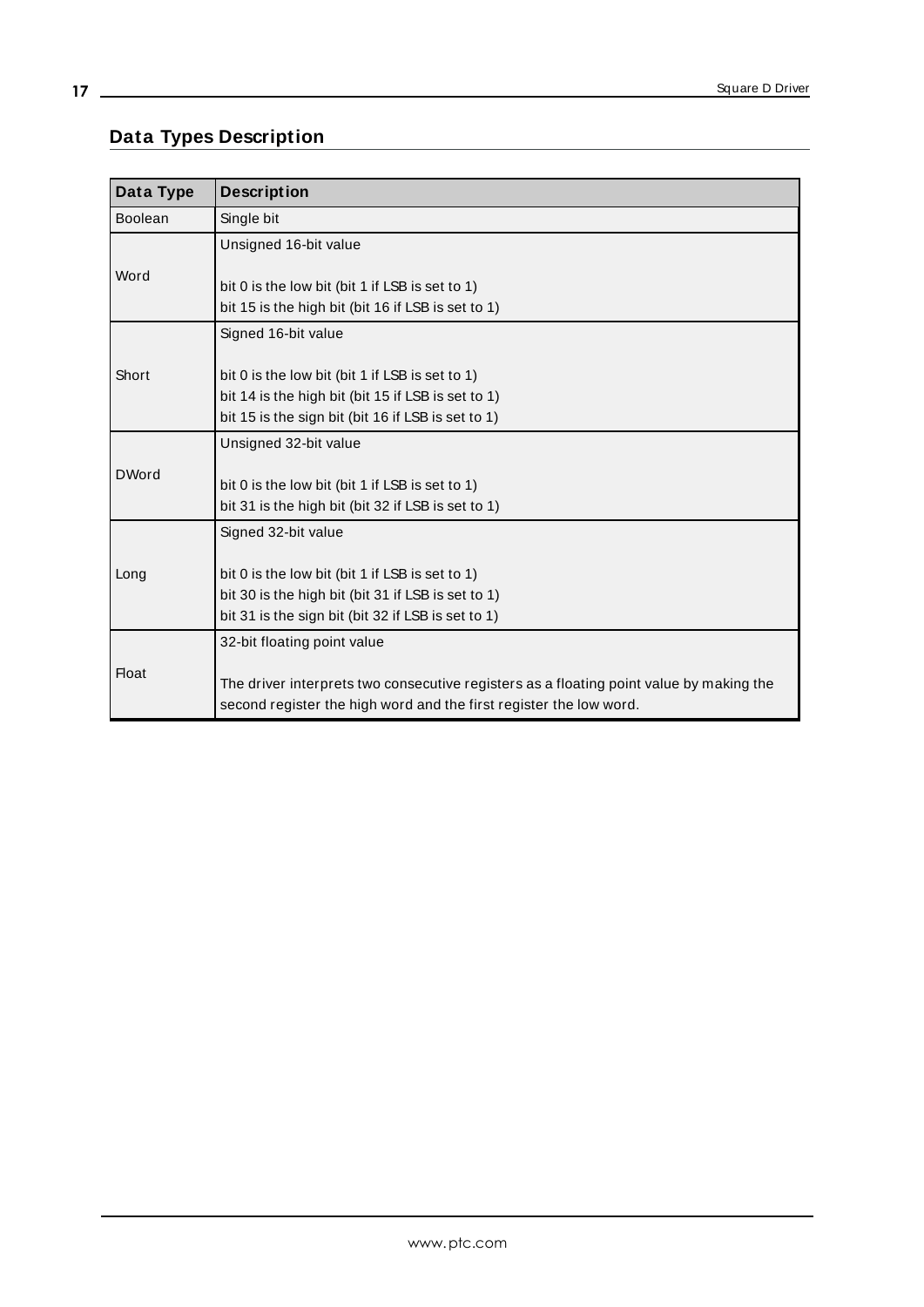# <span id="page-17-0"></span>**Address Descriptions**

Address specifications vary depending on the model in use. Select a link from the following list to obtain specific address information for the model of interest.

# **SY/ M AX [Addressing](#page-17-1)**

<span id="page-17-1"></span>**Square D Serial [PowerLogic](#page-18-0) Addressing**

# <span id="page-17-2"></span>**SYMAX Addressing**

### **The Square D Serial Protocol Support - Addresses**

The Square D Driver address format is So. b [rows][ $\omega$ ls]. Description of the syntax is as follows:

- Sdenotes a data word register, which is the only memory type supported by the Square D Driver.
- o is the register in the PLC's memory to which the user wants access. Valid ranges for Read/Write registers are 1-8192. Valid ranges for Read Only registers are 1-32768.
- is a bit delimiter, used when users wants access to an individual bit within a Word, Short, DWord or Long. Users cannot access a bit within a float. The use of a delimiter is optional.
- $\bullet$  b is the bit number within the register. For Word and Short types, this can be 0-15 (or 1-16 if the LSB is set to 1). For DWord and Long types, this can be 0-31 (or 1-32 if the LSB is set to 1). Users cannot access a bit within a Float. The use of a bit is optional. For more information, refer to **[Settings](#page-14-0)**.
- $\bullet$  [rows] is a rows property used when users want to read and/or write an array of data to the PLC. Arrays cannot be used for Boolean types or any type where the bit property is used. The use of a row property is optional.
- $\cdot$  [cols ] is a columns property used when users want to read and/or write an array of data to the PLC. Arrays cannot be used for Boolean types or any type where the bit property is used. The use of a row property is optional.

**Note:** When multiplied, rows and columns cannot exceed 100 for Word and Short types (or 50 for DWord, Long and Float types). This means that a block of data can read and write up to 100 words at one time.

### <span id="page-17-3"></span>**The Square D Serial Protocol Support - Data Types**

The data types supported by this memory type are as follows: Boolean, Word, Short, DWord, Long and Float. The default data types are Boolean and Word.

#### **Notes:**

- 1. A dot (.) notation is used to determine whether the address should be referenced as Boolean or Word. For dynamic tags, an address of S2 will be referenced as a Word; an address of S2.1 will be referenced as a Boolean. For dynamic tags that reference an array of data, the array is referenced as a Word.
- 2. The actual number of addresses of each type depends on the Square D Serial device in use. For more information, refer to the device's documentation.
- 3. Only the 16-bit "data field" of registers are accessible to this driver. The "status field" of registers, unused in most cases, is not accessible. 32-bit tags are composed of two data fields of two consecutive registers. Consult the device manual for specifics regarding register usage.

#### **See Also: Data Types [Description](#page-16-0)**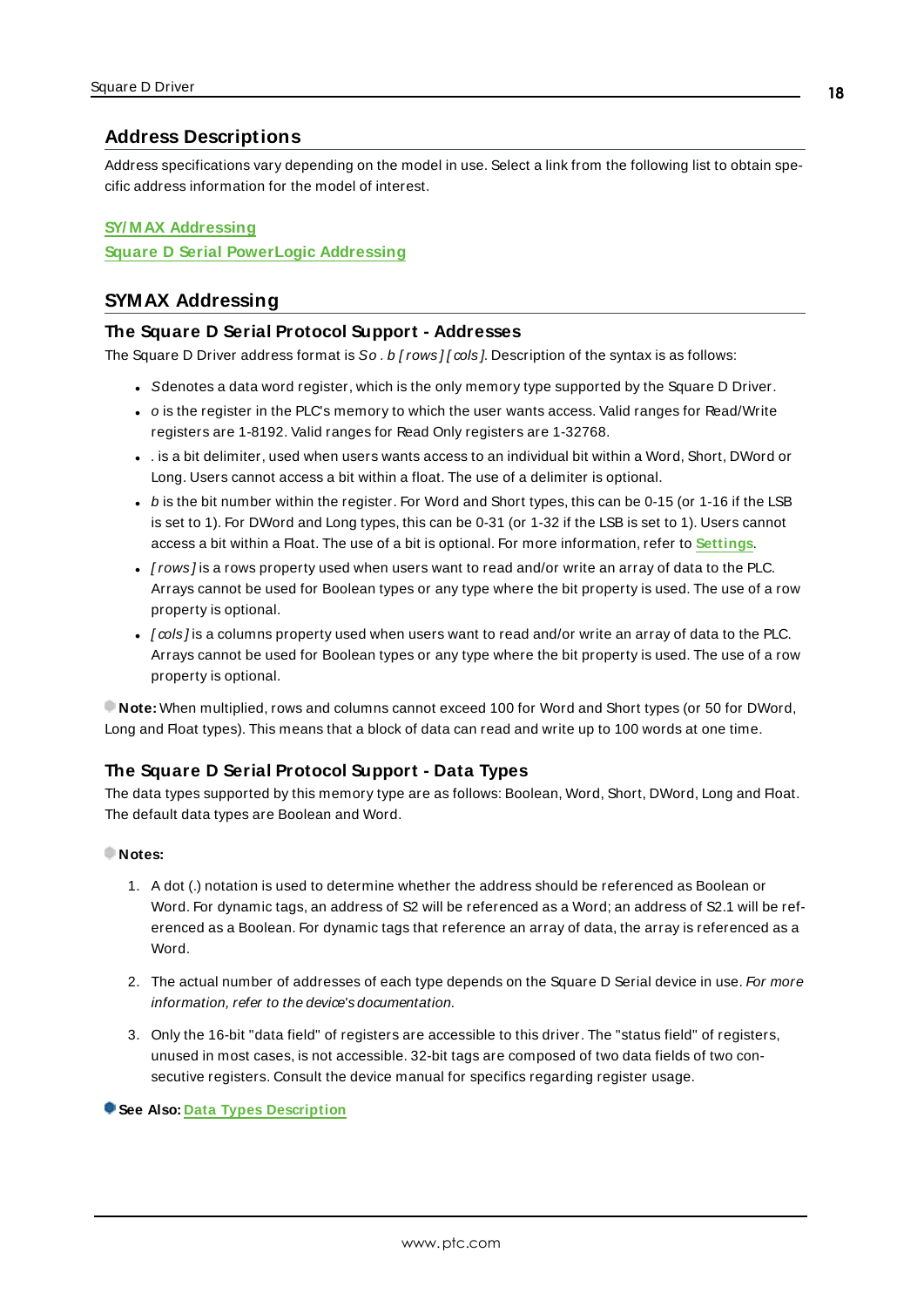# <span id="page-18-0"></span>**Square D Serial PowerLogic Addressing**

# **PowerLogic Protocol Support - Addresses**

The PowerLogic address format is So [rows][ $\omega$ ls]. Description of the syntax is as follows:

- Sdenotes a data word register, which is the only memory type supported by the Square D Driver.
- o is the register in the PowerLogic's memory to which the user wants access. Valid ranges for Read/Write registers are 1-8192.
- [rows] is a rows property used when users want to read and/or write an array of data to the Power-Logic monitor. The use of a row property is optional.
- $\cdot$  [cols] is a columns property used when users want to read and/or write an array of data to the Power-Logic monitor. The use of a row property is optional.

**Note:** When multiplied, rows and columns cannot exceed 100 for Word and Short types (or 50 for DWord, Long and Float types). This means that a block of data can read and write up to 100 words at one time.

#### **Examples**

- 1. S1003 Current, Phase A
- 2. S1014 Voltage, Phase A–B

# **PowerLogic Protocol Support - Data Types**

The data types supported by this memory type are as follows: Word, Short, DWord, Long and Float. The default data type is Short.

**Note:** The actual number of addresses of each type depends on the PowerLogic device in use. For more information, refer to the PowerLogic device's documentation Appendix E.

**See Also: Data Types [Description](#page-16-0)**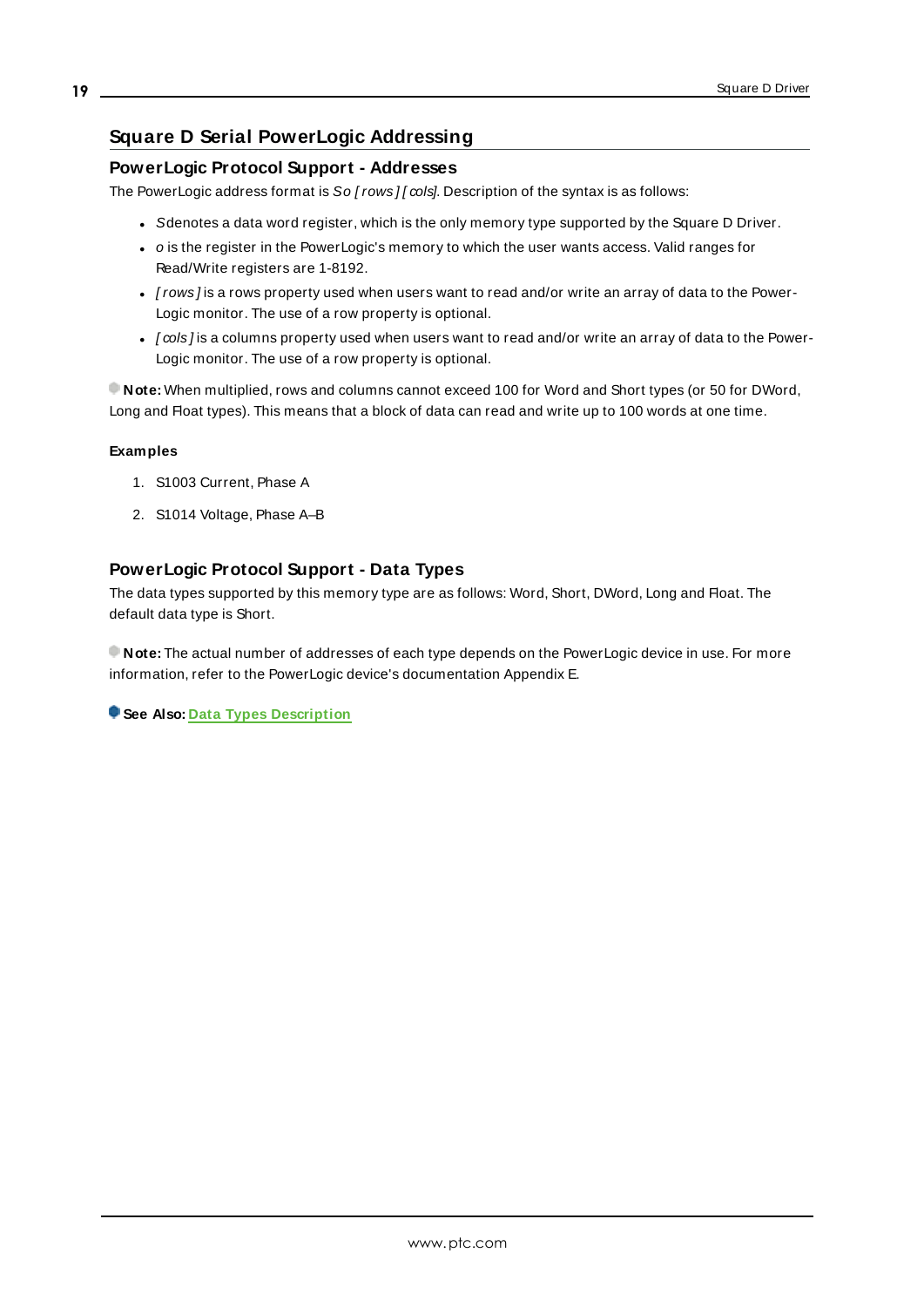# <span id="page-19-0"></span>**Error Descriptions**

The following error/warning messages may be generated. Click on the link for a description of the message.

#### **Address Validation**

**[M issing](#page-19-1) address Device address ['<address>'](#page-19-2) contains a syntax error Address ['<address>'](#page-20-0) is out of range for the specified device or register Device address ['<address>'](#page-20-1) is not supported by model '<model name>' Data Type '<type>' is not valid for device address ['<address>'](#page-20-2) Device address ['<address>'](#page-20-3) is Read Only Array size is out of range for address ['<address>'](#page-21-0) Array support is not available for the specified address: ['<address>'](#page-21-1)**

## **Serial Communications**

**[COM n](#page-21-2) does not exist Error [opening](#page-21-3) COM n COM n is in use by another [application](#page-21-4) Unable to set comm [properties](#page-22-0) on COM n [Communications](#page-22-1) error on '<channel name>' [<error mask>]**

#### **Device Status Messages**

**Device '<device name>' is not [responding](#page-22-2) Unable to write to ['<address>'](#page-23-0) on device '<device name>'**

#### **Device Specific Messages**

**Bad address in block [<start address> to <end [address>\]](#page-23-1) on device '<device name>' The Square D Serial device appears to be sending [unsolicited](#page-24-0) messages**

## <span id="page-19-1"></span>**Missing address**

**Error Type:** Warning

### **Possible Cause:**

A tag address that has been specified dynamically has no length.

#### **Solution:**

<span id="page-19-2"></span>Re-enter the address in the client application.

### **Device address '<address>' contains a syntax error**

### **Error Type:** Warning

#### **Possible Cause:**

A tag address that has been specified dynamically contains one or more invalid characters.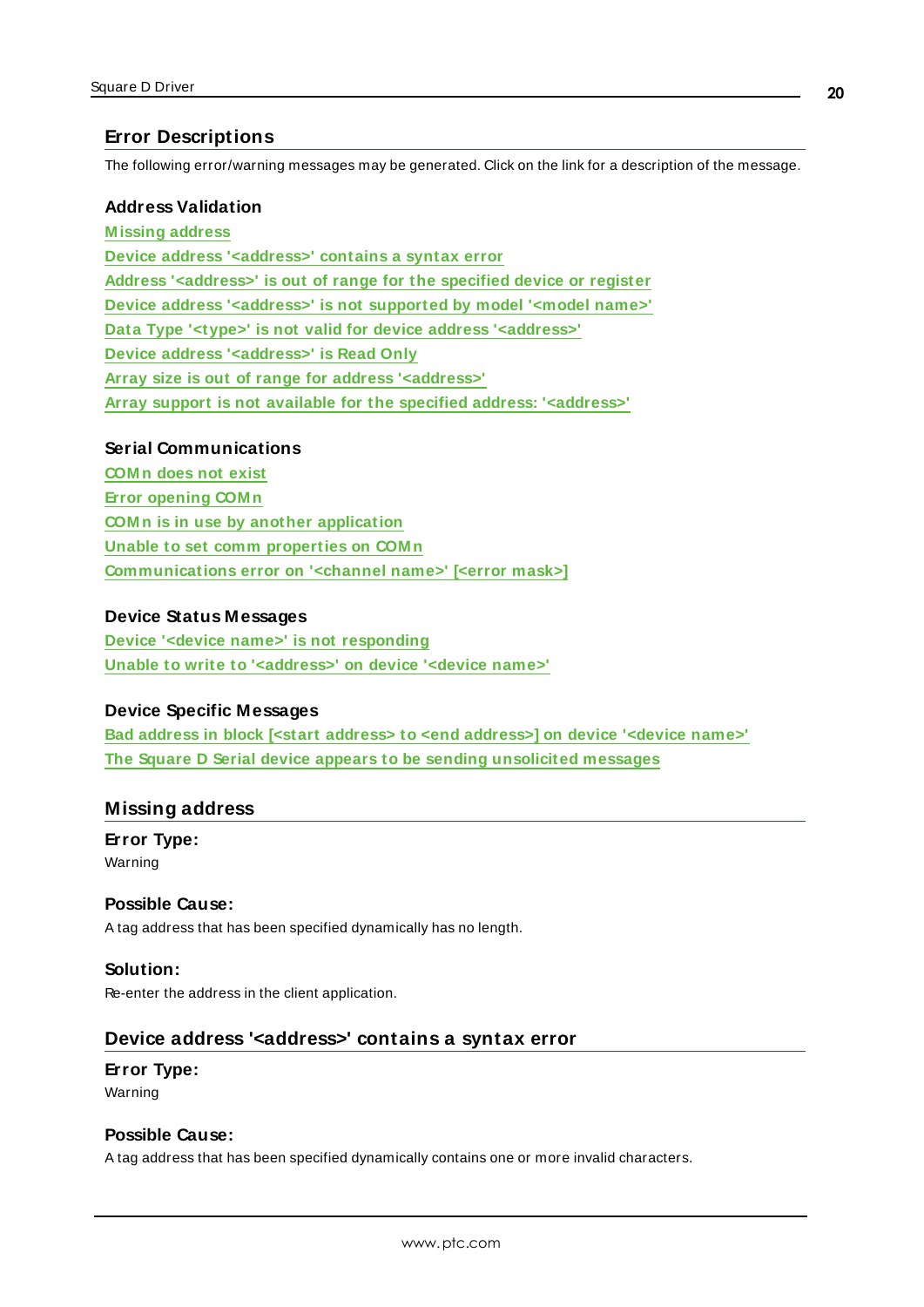### **Solution:**

<span id="page-20-0"></span>Re-enter the address in the client application.

# **Address '<address>' is out of range for the specified device or register**

#### **Error Type:**

Warning

# **Possible Cause:**

A tag address that has been specified dynamically references a location that is beyond the range of supported locations for the device.

#### **Solution:**

<span id="page-20-1"></span>Verify that the address is correct; if it is not, re-enter it in the client application.

# **Device address '<address>' is not supported by model '<model name>'**

#### **Error Type:**

Warning

#### **Possible Cause:**

A tag address that has been specified dynamically references a location that is valid for the communications protocol but not supported by the target device.

#### **Solution:**

Verify that the address is correct; if it is not, re-enter it in the client application. Also verify that the selected model name for the device is correct.

# <span id="page-20-2"></span>**Data Type '<type>' is not valid for device address '<address>'**

#### **Error Type:**

Warning

#### **Possible Cause:**

A tag address that has been specified dynamically has been assigned an invalid data type.

#### **Solution:**

<span id="page-20-3"></span>Modify the requested data type in the client application.

# **Device address '<address>' is Read Only**

#### **Error Type:**

Warning

### **Possible Cause:**

A tag address that has been specified dynamically has a requested access mode that is not compatible with what the device supports for that address.

#### **Solution:**

Change the access mode in the client application.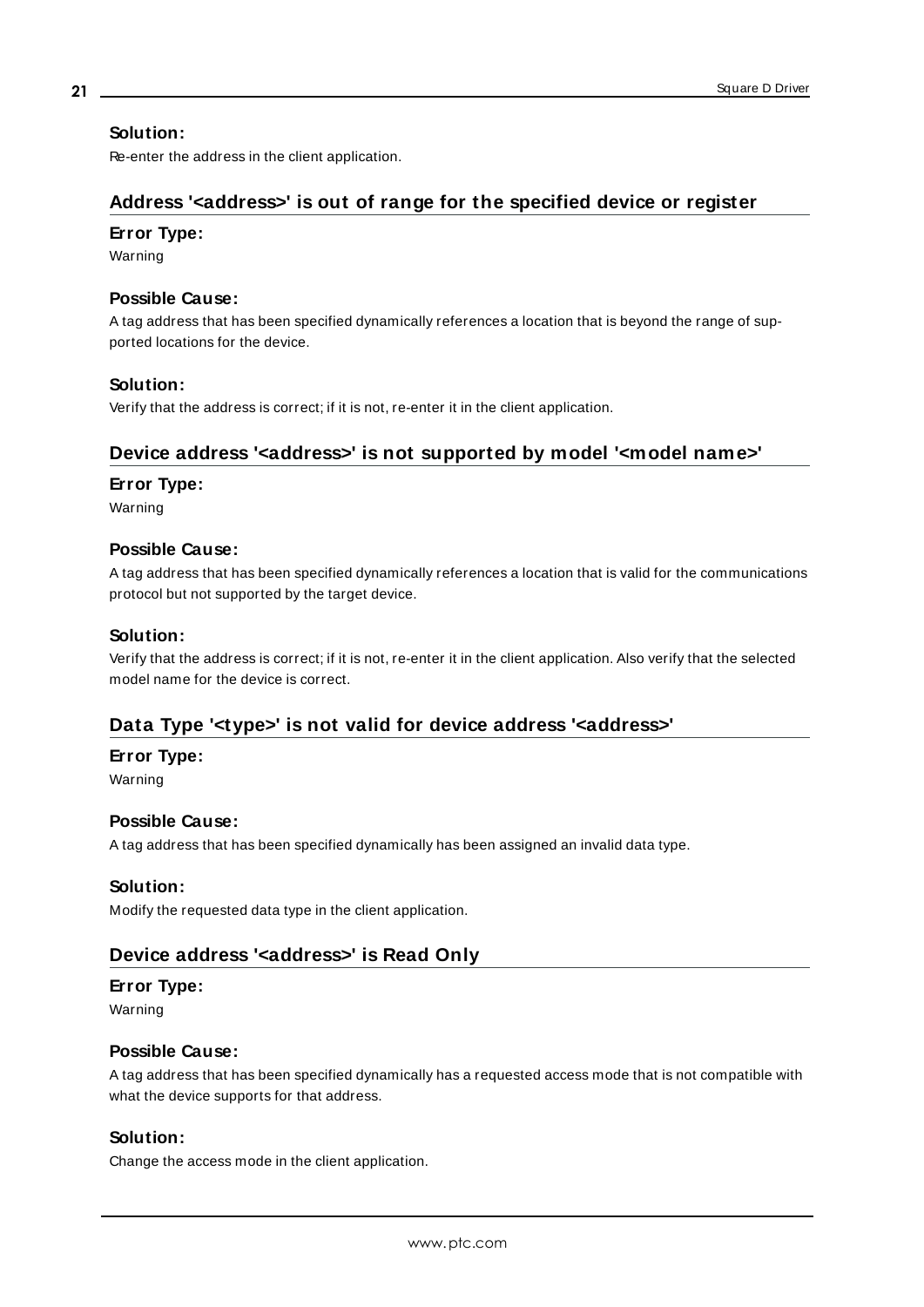# <span id="page-21-0"></span>**Array size is out of range for address '<address>'**

# **Error Type:**

Warning

# **Possible Cause:**

A tag address that has been specified dynamically is requesting an array size that is too large for the address type or block size of the driver.

# **Solution:**

Re-enter the address in the client application to specify a smaller value for the array or a different starting point.

# <span id="page-21-1"></span>**Array support is not available for the specified address: '<address>'**

### **Error Type:**

Warning

# **Possible Cause:**

A tag address that has been specified dynamically contains an array reference for an address type that doesn't support arrays.

# **Solution:**

<span id="page-21-2"></span>Re-enter the address in the client application to remove the array reference or correct the address type.

# **COMn does not exist**

# **Error Type:**

Fatal

## **Possible Cause:**

The specified COM port is not present on the target computer.

### **Solution:**

<span id="page-21-3"></span>Verify that the proper COM port has been selected.

# **Error opening COMn**

# **Error Type:**

Fatal

# **Possible Cause:**

The specified COM port could not be opened due to an internal hardware or software problem on the target computer.

### **Solution:**

<span id="page-21-4"></span>Verify that the COM port is functional and may be accessed by other Windows applications.

# **COMn is in use by another application**

### **Error Type:**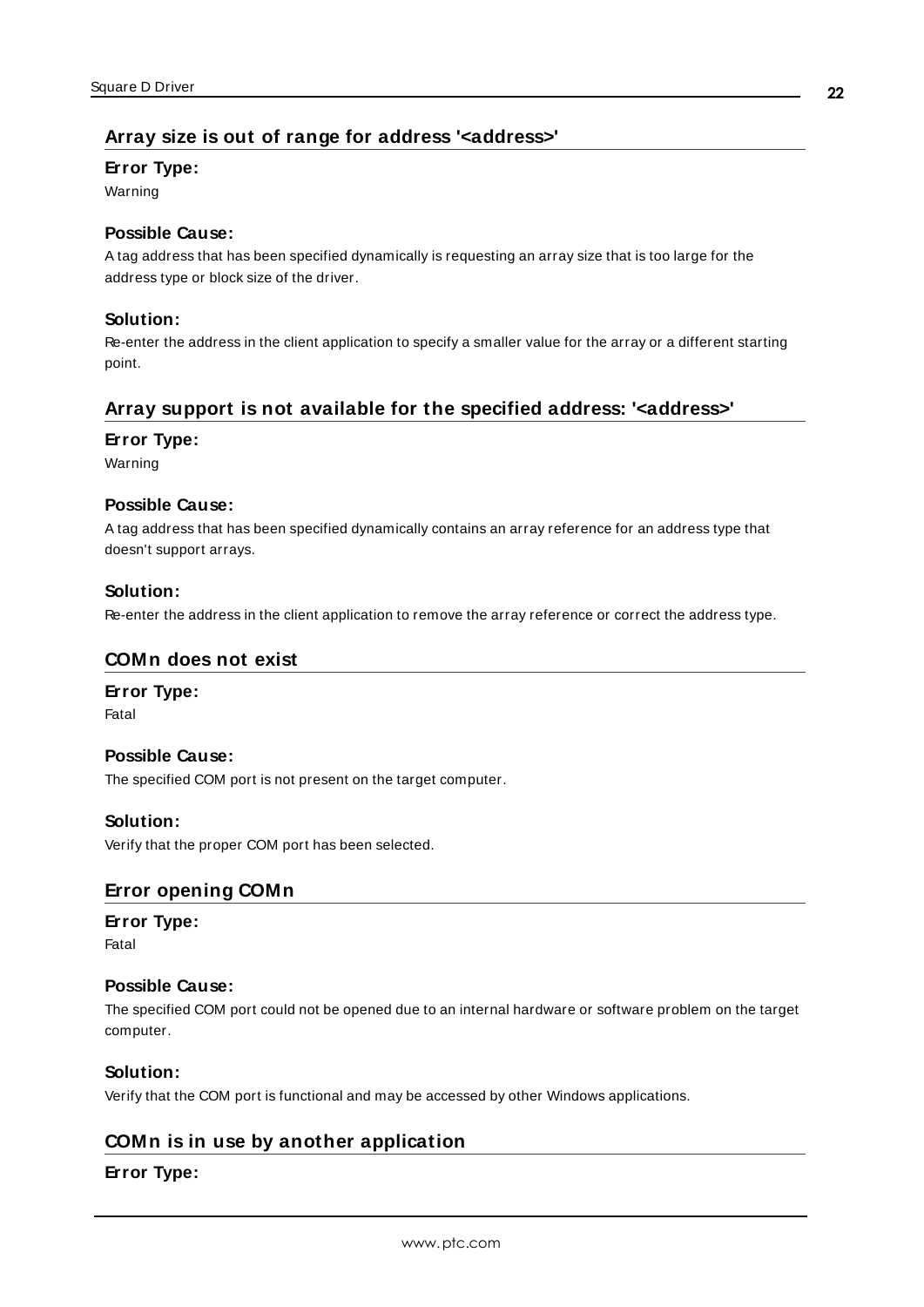Fatal

# **Possible Cause:**

The serial port assigned to a device is being used by another application.

### **Solution:**

- 1. Verify that the correct port has been assigned to the channel.
- 2. Verify that only one copy of the current project is running.

# <span id="page-22-0"></span>**Unable to set comm properties on COMn**

### **Error Type:**

Fatal

# **Possible Cause:**

The serial properties for the specified COM port are not valid.

### **Solution:**

<span id="page-22-1"></span>Verify the serial properties and make any necessary changes.

# **Communications error on '<channel name>' [<error mask>]**

#### **Error Type:** Serious

# **Error Mask Definitions:**

- <span id="page-22-3"></span>**B** = Hardware break detected. **F** = Framing error. **E**= I/O error.
- <span id="page-22-4"></span>**O** = Character buffer overrun.
- <span id="page-22-5"></span>**R** = RXbuffer overrun.
- **P** = Received byte parity error.
- $T = TX$  buffer full.

### **Possible Cause:**

- 1. The serial connection between the device and the Host PC is bad.
- 2. The communications properties for the serial connection are incorrect.

### **Solution:**

- 1. Verify the cabling between the PC and the device.
- 2. Verify that the specified communications properties match those of the device.

# <span id="page-22-2"></span>**Device '<device name>' is not responding**

### **Error Type:**

Serious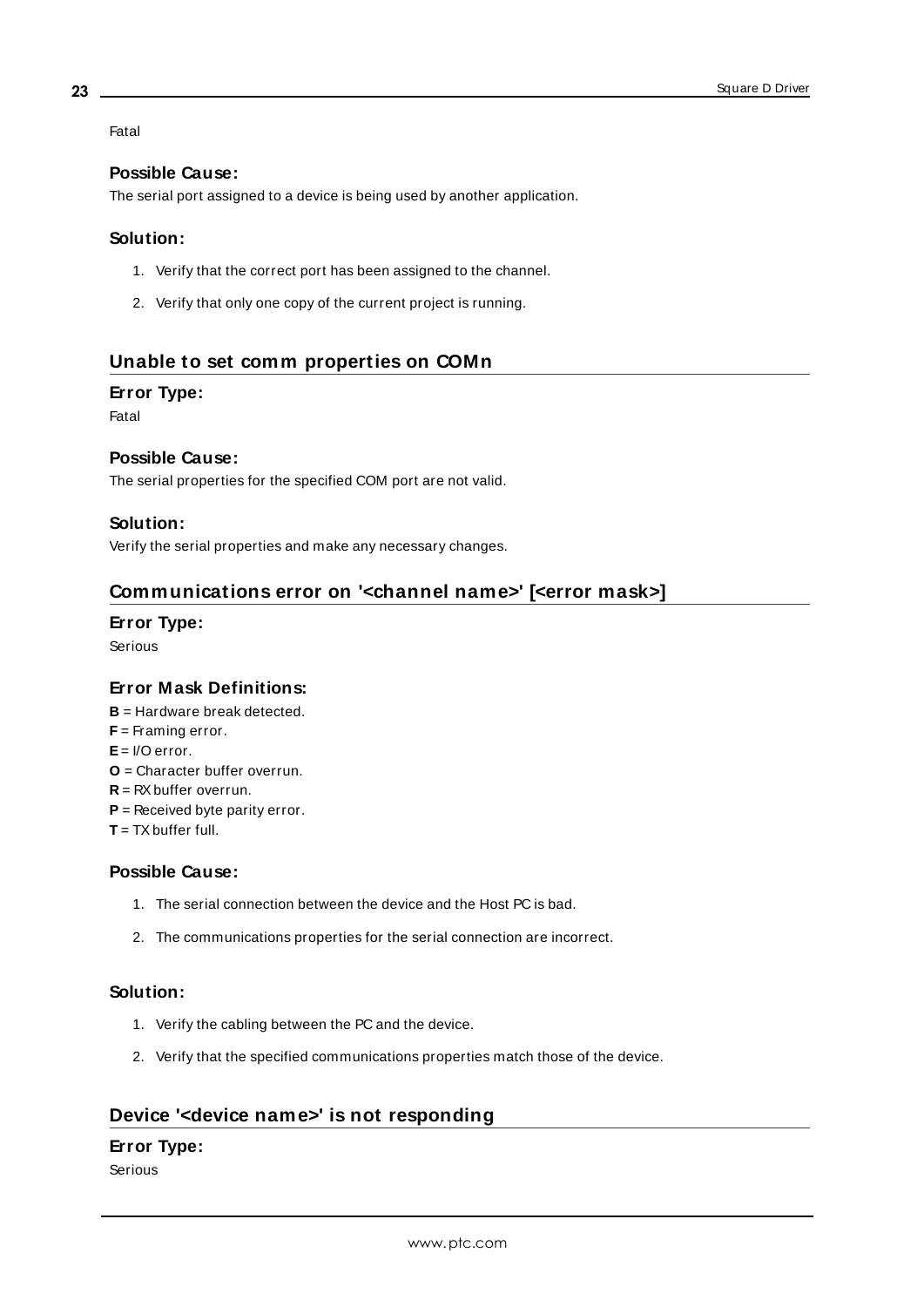### **Possible Cause:**

- 1. The serial connection between the device and the Host PC is broken.
- 2. The communications properties for the serial connection are incorrect.
- 3. The named device may have been assigned an incorrect Network ID.
- 4. The response from the device took longer to receive than the amount of time specified in the "Request Timeout" device property.

#### **Solution:**

- 1. Verify the cabling between the PC and the device.
- 2. Verify the specified communications properties match those of the device.
- 3. Verify the Network ID given to the named device matches that of the actual device.
- 4. Increase the Request Timeout property so that the entire response can be handled.

### <span id="page-23-0"></span>**Unable to write to '<address>' on device '<device name>'**

#### **Error Type:**

Serious

#### **Possible Cause:**

- 1. The serial connection between the device and the Host PC is broken.
- 2. The communications properties for the serial connection are incorrect.
- 3. The named device may have been assigned an incorrect Network ID.

#### **Solution:**

- 1. Verify the cabling between the PC and the device.
- 2. Verify the specified communications properties match those of the device.
- 3. Verify the Network ID given to the named device matches that of the actual device.

# <span id="page-23-1"></span>**Bad address in block [<start address> to <end address>] on device '<device name>'**

#### **Error Type:**

Serious

#### **Possible Cause:**

An attempt has been made to reference a nonexistent location in the specified device.

### **Solution:**

Verify that the tags assigned to addresses in the specified range on the device and eliminate ones that reference invalid locations.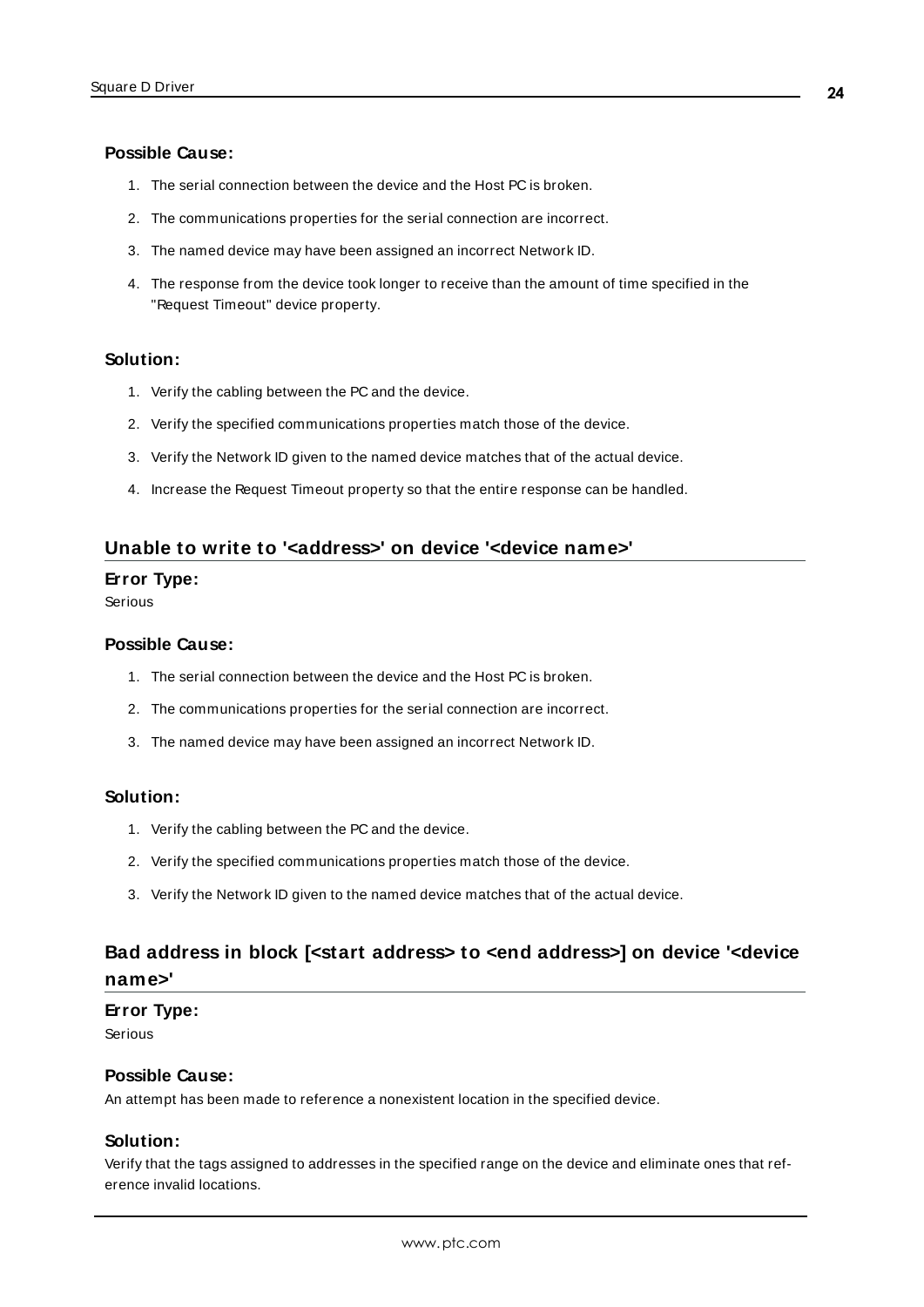# <span id="page-24-0"></span>**The Square D Serial device appears to be sending unsolicited messages, which the driver does not support. Modify the Square D Serial device logic and restart the server**

# **Error Type:**

Serious

# **Possible Cause:**

Devices must not be sending Read/Write requests through the port that the driver is communicating on, otherwise the device messages will overburden the driver and this error will result.

#### **Solution:**

Ensure that the devices are not sending Read/Write requests through the port that the driver is communicating on. Modify the Square D Serial device logic then restart the OPC server.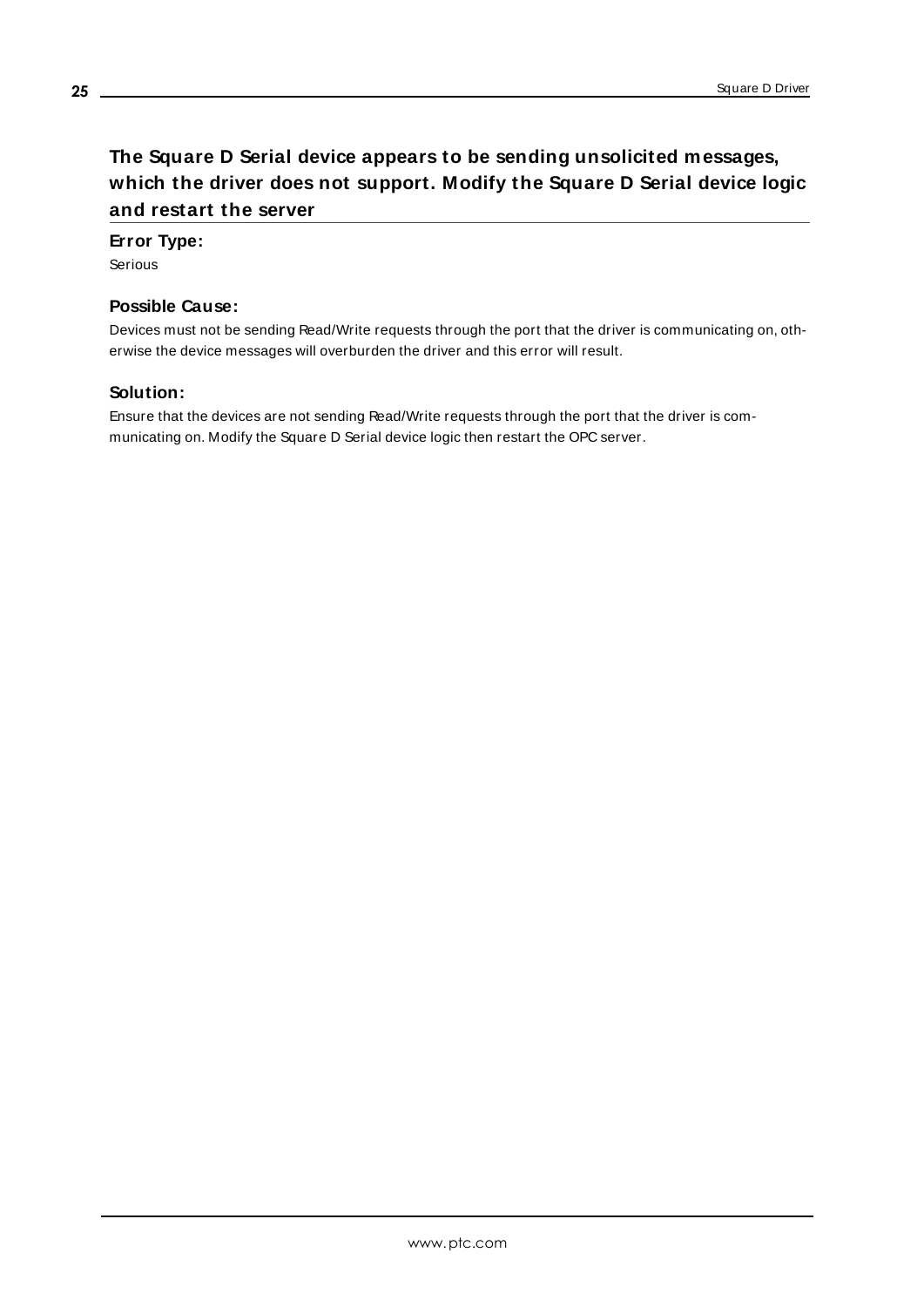# <span id="page-25-0"></span>Index

# **A**

Address '<address>' is out of range for the specified device or register [21](#page-20-0) Address Descriptions [18](#page-17-0) Array size is out of range for address '<address>' [22](#page-21-0) Array support is not available for the specified address:'<address>' [22](#page-21-1) Attempts Before Timeout [14](#page-13-1) Auto-Demotion [14](#page-13-0) Auto Dial [8](#page-7-1)

# **B**

Bad address in block [<start address> to <end address>] on device '<device name>' [24](#page-23-1) Baud Rate [5](#page-4-1), [7](#page-6-3) Block Size [15](#page-14-2) Boolean [17](#page-16-1)

# **C**

Channel Assignment [11](#page-10-2) Channel Properties — Advanced [10](#page-9-0) Channel Properties — General [6](#page-5-0) Channel Properties — Write Optimizations [9](#page-8-2) Close Idle Connection [8](#page-7-2) COM ID [7](#page-6-4) Communications error on '<channel name>' [<error mask>] [23](#page-22-1) Communications Timeouts [13](#page-12-1) COMn does not exist [22](#page-21-2) COMn is in use by another application [22](#page-21-4) Connect Timeout [13](#page-12-2) Connection Type [7](#page-6-5)

# **D**

Data Bits [5,](#page-4-2) [7](#page-6-6) Data Collection [12](#page-11-2)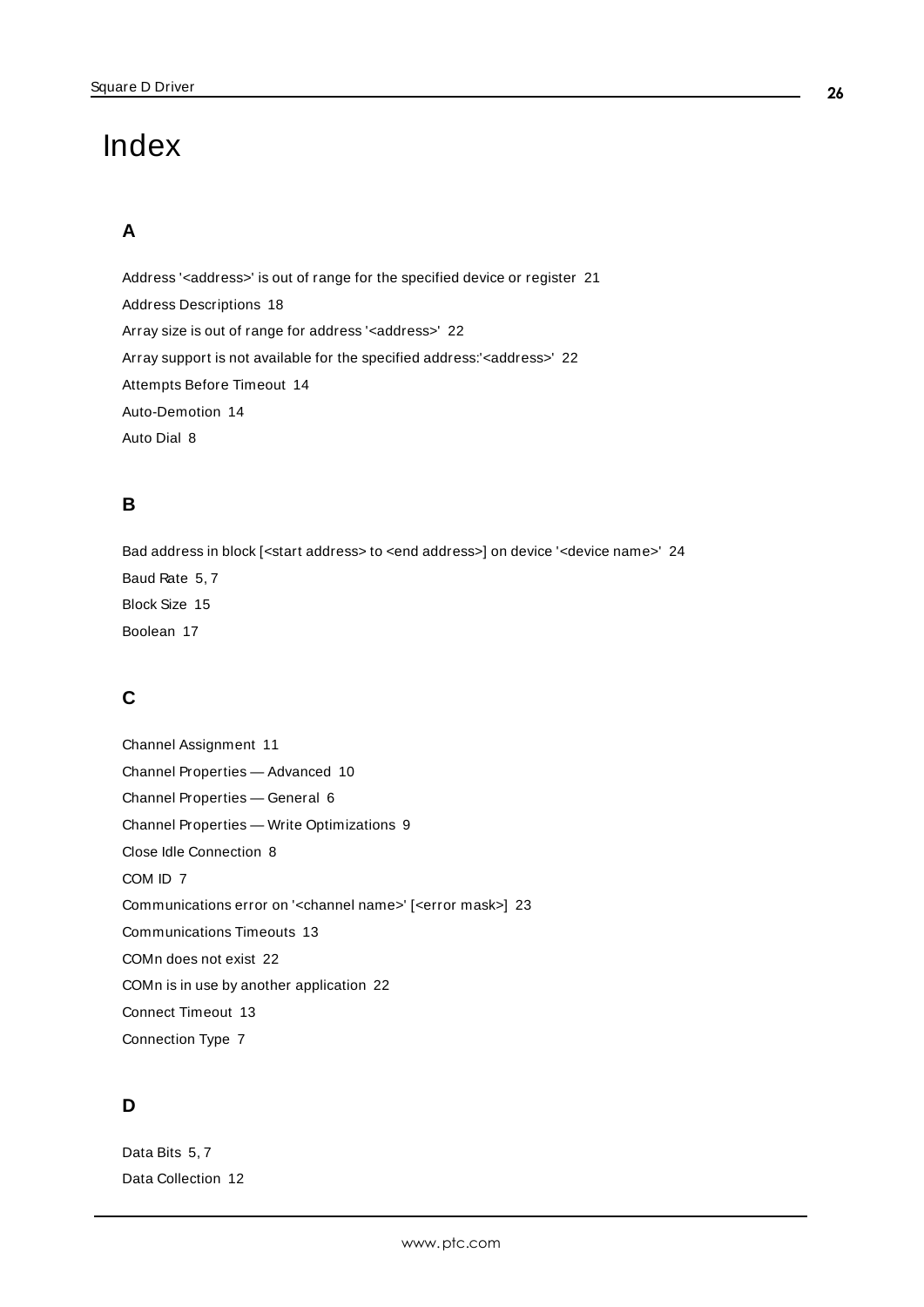Data Type '<type>' is not valid for device address '<aaddress>' [21](#page-20-2)

Data Types Description [17](#page-16-0)

Demote on Failure [14](#page-13-2)

Demotion Period [15](#page-14-3)

Device '<device name>' is not responding [23](#page-22-2)

Device address '<address>' contains a syntax error [20](#page-19-2)

Device address '<address>' is not supported by model '<model name>' [21](#page-20-1)

Device address '<address>' is Read Only [21](#page-20-3)

Device ID [5](#page-4-3)

Device Properties — Auto-Demotion [14](#page-13-0)

Device Properties — General [11](#page-10-0)

Device Properties — Redundancy [15](#page-14-1)

Device Properties — Timing [13](#page-12-0)

Diagnostics [6](#page-5-1)

Direct Connection [16](#page-15-1)

Discard Requests when Demoted [15](#page-14-4)

Do Not Scan, Demand Poll Only [13](#page-12-3)

Driver [11](#page-10-3)

Duty Cycle [10](#page-9-1)

DWord [17](#page-16-2)

# **E**

Error Descriptions [20](#page-19-0) Error opening COMn [22](#page-21-3)

# **F**

Float [17](#page-16-3) Flow Control [5](#page-4-4), [7](#page-6-7) Framing [23](#page-22-3)

# **G**

General [11](#page-10-0)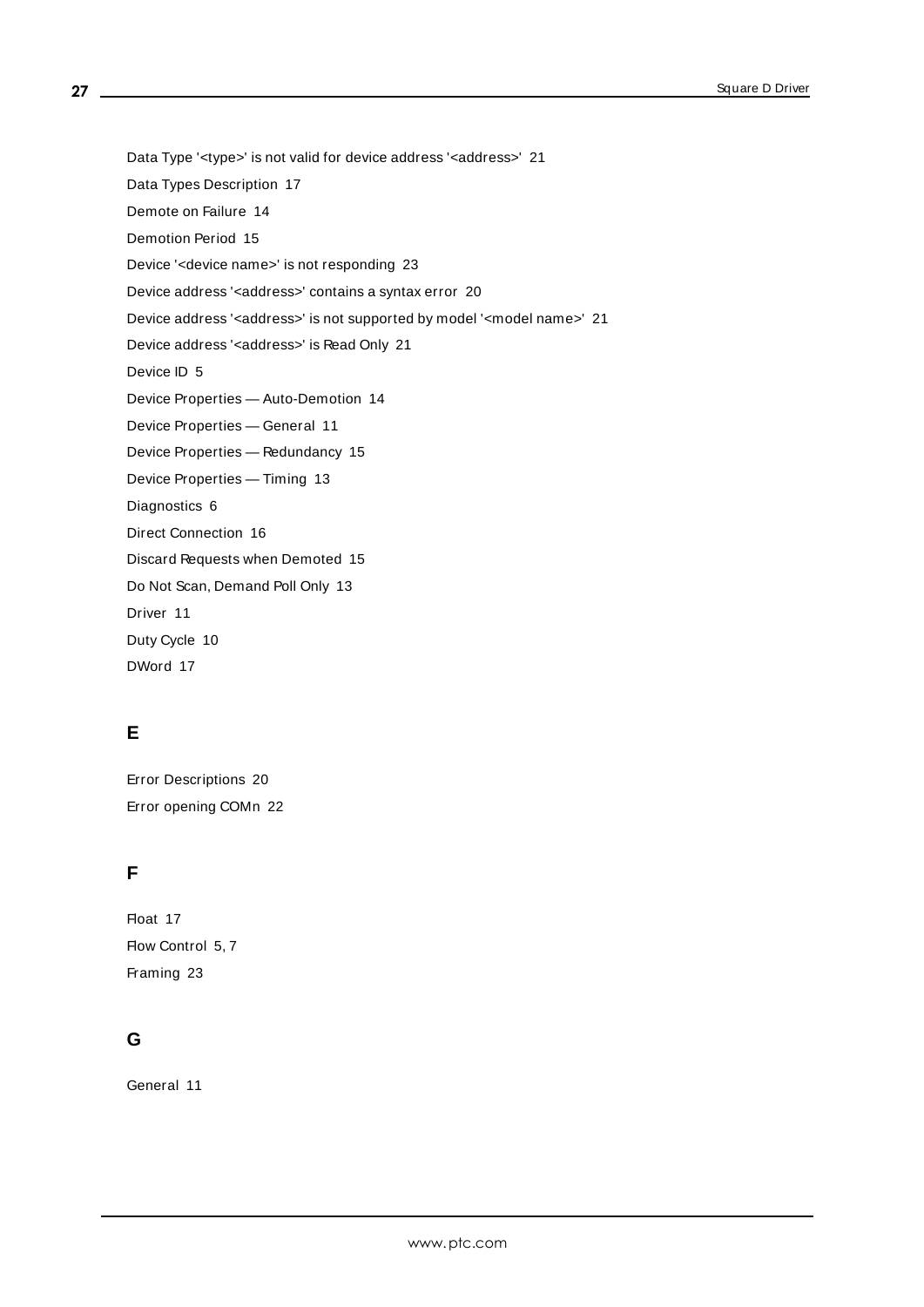# **I**

ID [11](#page-10-4) Identification [6](#page-5-2), [11](#page-10-5) Idle Time to Close [8-9](#page-7-3) Initial Updates from Cache [13](#page-12-4) Inter-Device Delay [10](#page-9-2)

# **L**

Least Significant Bit [15](#page-14-5) Long [17](#page-16-4)

# **M**

Mask [23](#page-22-1) Missing address [20](#page-19-1) Model [11](#page-10-6) Modem [8](#page-7-4)

# **N**

Name [11](#page-10-7) Network [5](#page-4-5) Network Connection [16](#page-15-2) Node [16](#page-15-3) Non-Normalized Float Handling [10](#page-9-3)

# **O**

Operating Mode [11](#page-10-1) Operational Behavior [8](#page-7-5) Optimization Method [9](#page-8-3) Overrun [23](#page-22-4) Overview [4](#page-3-1)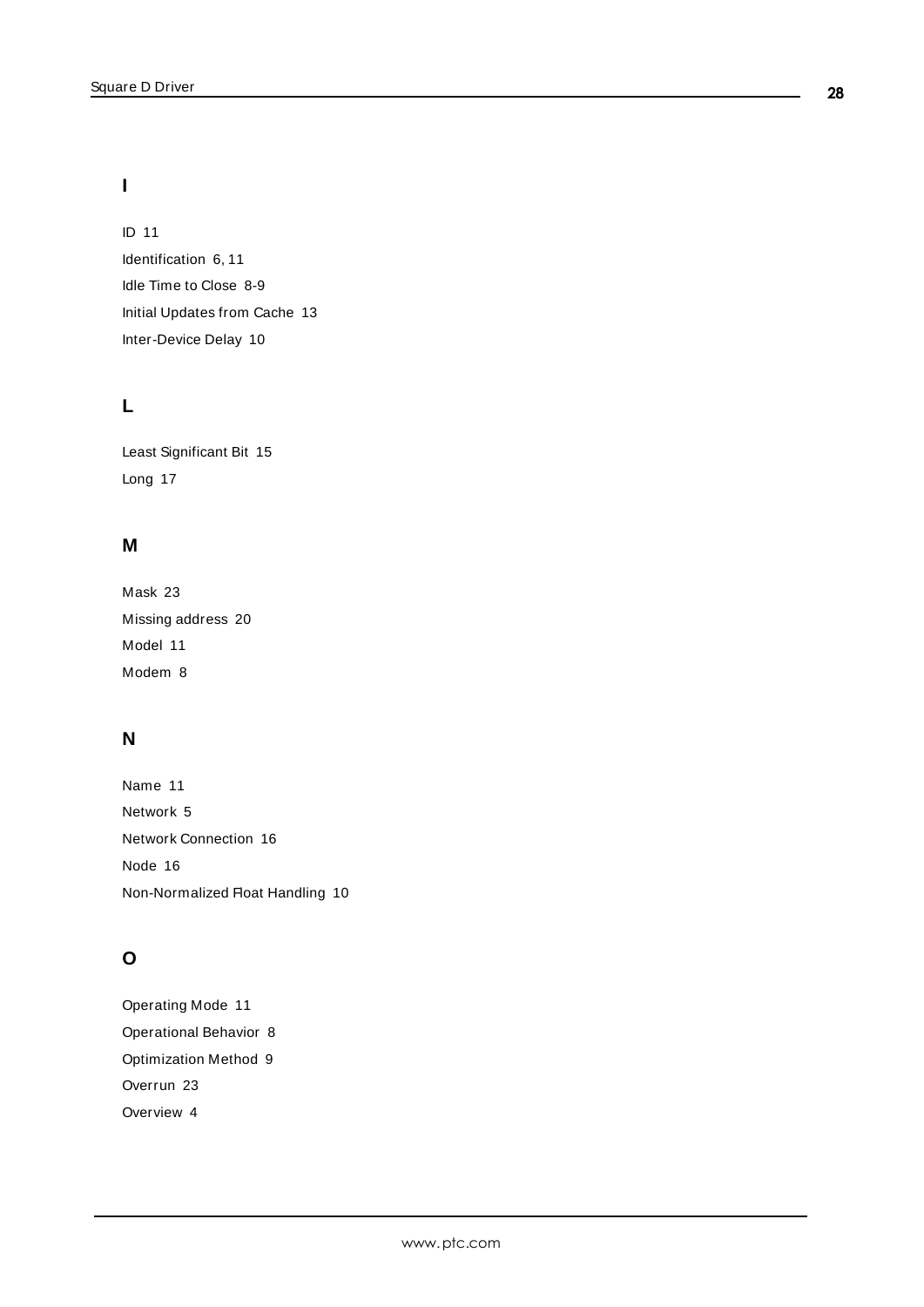# **P**

Parity [5,](#page-4-6) [7](#page-6-8), [23](#page-22-5) Physical Medium [7](#page-6-9) Protocol [18](#page-17-2)

# **R**

Read Processing [9](#page-8-4) Redundancy [15](#page-14-1) Replace with Zero [10](#page-9-4) Report Comm. Errors [8](#page-7-6) Request Timeout [14](#page-13-3) Respect Tag-Specified Scan Rate [13](#page-12-5) RS-232 [5](#page-4-7) RS-485 [5](#page-4-7)

# **S**

Scan Mode [13](#page-12-6) Serial Communications [7](#page-6-1) Serial Port Settings [7](#page-6-2) Serial Protocol [18](#page-17-3) Setting a Route ID [16](#page-15-0) Settings [15](#page-14-0) Setup [5](#page-4-0) Short [17](#page-16-5) Simulated [12](#page-11-3) Square D Serial PowerLogic Addressing [19](#page-18-0) Stop Bits [5](#page-4-8), [7](#page-6-10) SY/MAX Point-to-Point Communications Protocol [5](#page-4-9) SYMAX Addressing [18](#page-17-1)

# **T**

Tag Counts [7,](#page-6-0) [12](#page-11-0) The Square D Serial device appears to be sending unsolicited messages [25](#page-24-0)